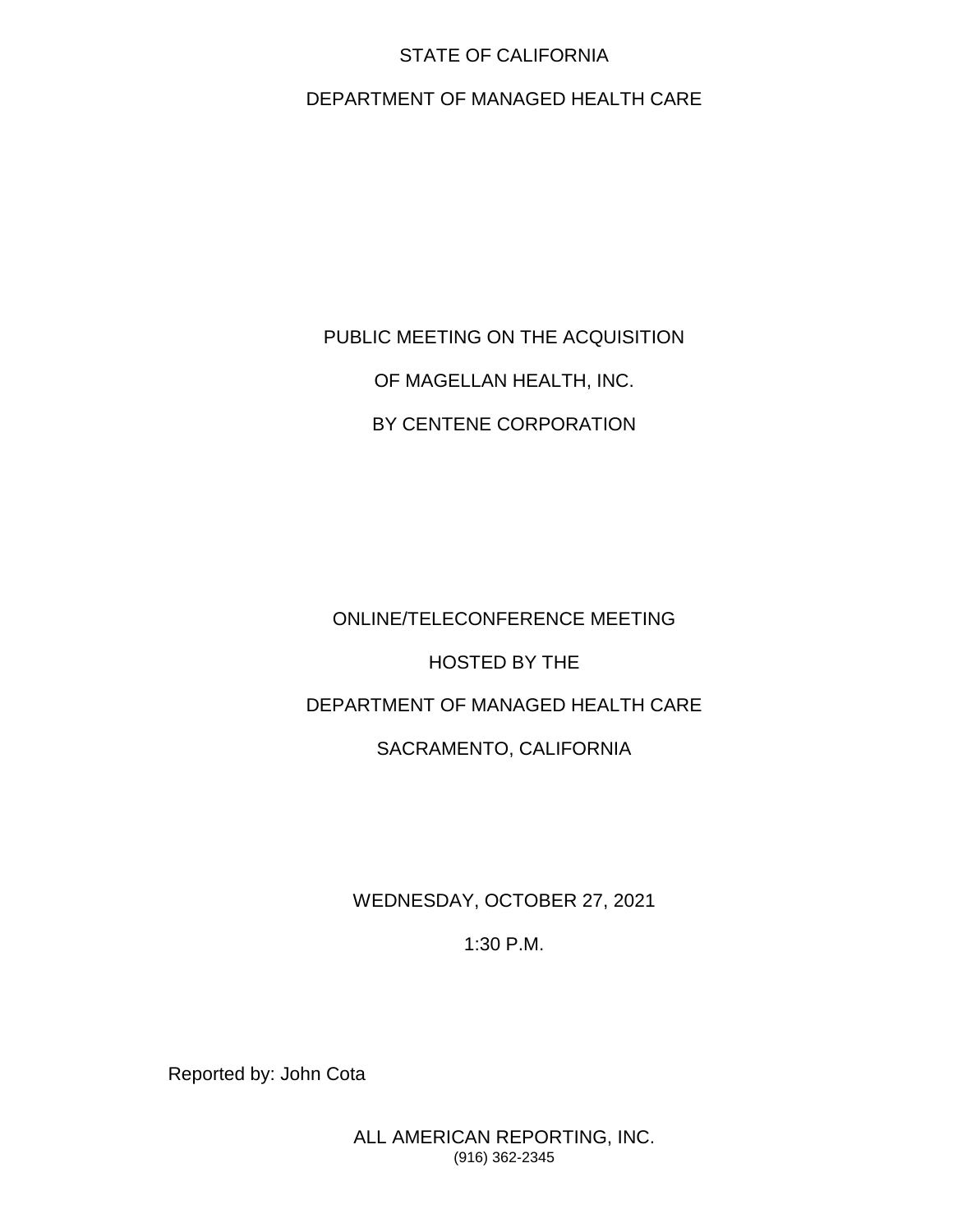#### APPEARANCES

#### DMHC STAFF

Mary Watanabe, Director

Amanda Levy, Deputy Director, Health Policy & Stakeholder Relations

Anna Green, Attorney, Office of Plan Licensing

#### OTHER SPEAKERS

Sarah London Centene Corporation

Kenneth Fasola Magellan Health, Inc.

Janice Rocco California Medical Association

Diana Douglas Health Access California

Linda Nguy Western Center on Law & Poverty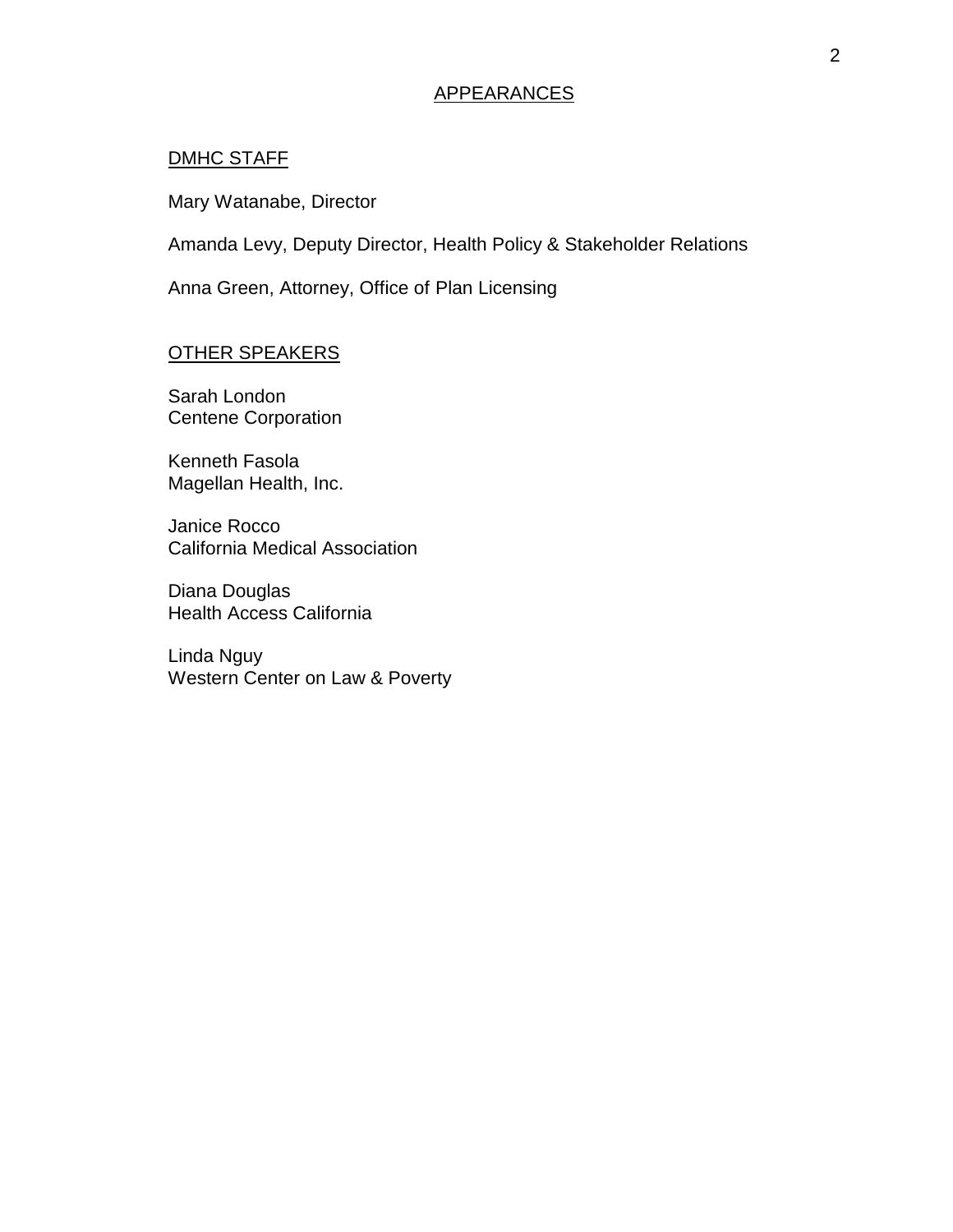### INDEX

|    |                                                                      | Page           |
|----|----------------------------------------------------------------------|----------------|
| 1. | Welcome & Introductions                                              | $\overline{4}$ |
| 2. | <b>Director's Remarks</b>                                            | 5              |
| 3. | <b>DMHC's Jurisdiction and Authority</b>                             | 9              |
| 4. | <b>Remarks from Centene Corporation</b>                              | 13             |
| 5. | Remarks from Magellan Health, Inc.                                   | 23             |
| 6. | <b>Public Comment</b><br>Janice Rocco<br>Diana Douglas<br>Linda Nguy | 28<br>31<br>34 |
| 7. | <b>Closing Remarks</b>                                               | 36             |
|    | Certificate of Reporter                                              | 38             |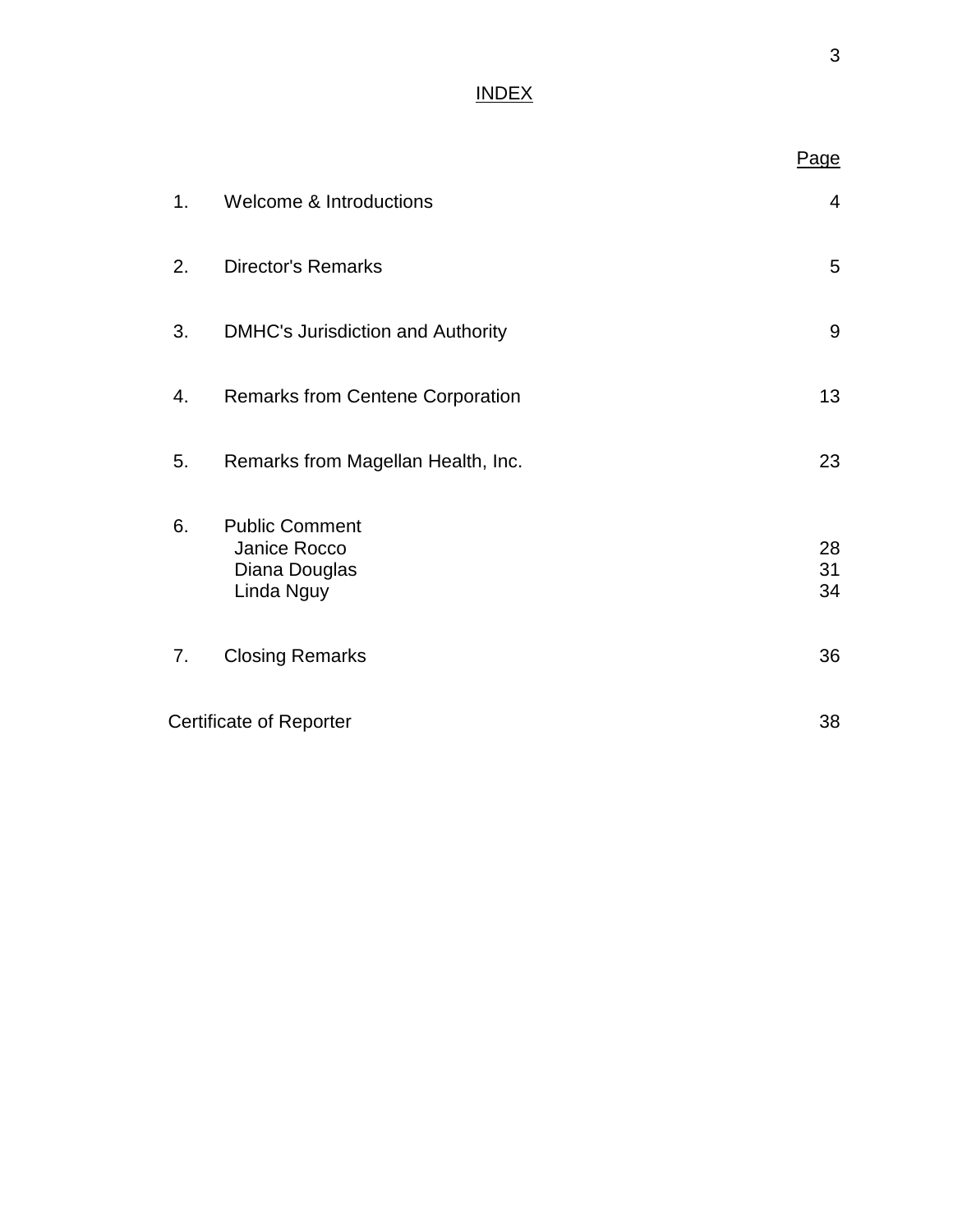| 1              | <b>PROCEEDINGS</b>                                                                  |  |
|----------------|-------------------------------------------------------------------------------------|--|
| $\overline{2}$ | 1:31 p.m.                                                                           |  |
| 3              | @<br>MS. LEVY: Good afternoon, everyone, you are here for a                         |  |
| 4              | Department of Managed Health Care public meeting on the acquisition of              |  |
| 5              | Magellan Health, Inc. by Centene Corporation.                                       |  |
| 6              | We will begin with Welcome and Introductions; welcome, everyone.                    |  |
| $\overline{7}$ | I am Amanda Levy, Deputy Director, Health Policy and Stakeholder Relations for      |  |
| 8              | the Department of Managed Health Care and I will be the facilitator of this         |  |
| 9              | meeting.                                                                            |  |
| 10             | The objective of this hearing is to discuss DMHC's jurisdiction and                 |  |
| 11             | authority to oversee this proposed transaction and to solicit input from the public |  |
| 12             | to inform the DMHC's view of this transaction. This is also an opportunity for      |  |
| 13             | each entity to tell their story as to what they see as the benefits of this         |  |
| 14             | transaction.                                                                        |  |
| 15             | A few housekeeping items: The agenda and PowerPoint                                 |  |
| 16             | presentation for this meeting are posted on DMHC's Merger web page and the          |  |
| 17             | agenda can also be found on our home page at healthhelp.ca.gov. Next slide.         |  |
| 18             | We will begin by going over the agenda for this afternoon. We                       |  |
| 19             | have commenced Welcome and Introductions. We will then hear from Director           |  |
| 20             | Watanabe. We will then go to our jurisdiction and authority for this transaction    |  |
| 21             | and we will then hear remarks from Centene Corporation and then we will hear        |  |
| 22             | remarks from Magellan Health, Inc. Then we will move to our Public Comment          |  |
| 23             | section and we will end with Closing Remarks from the Director.                     |  |
| 24             | To kick us off, as we do in all meetings, we would like to reiterate                |  |
| 25             | and talk about the mission statement for the Department and that is: The            |  |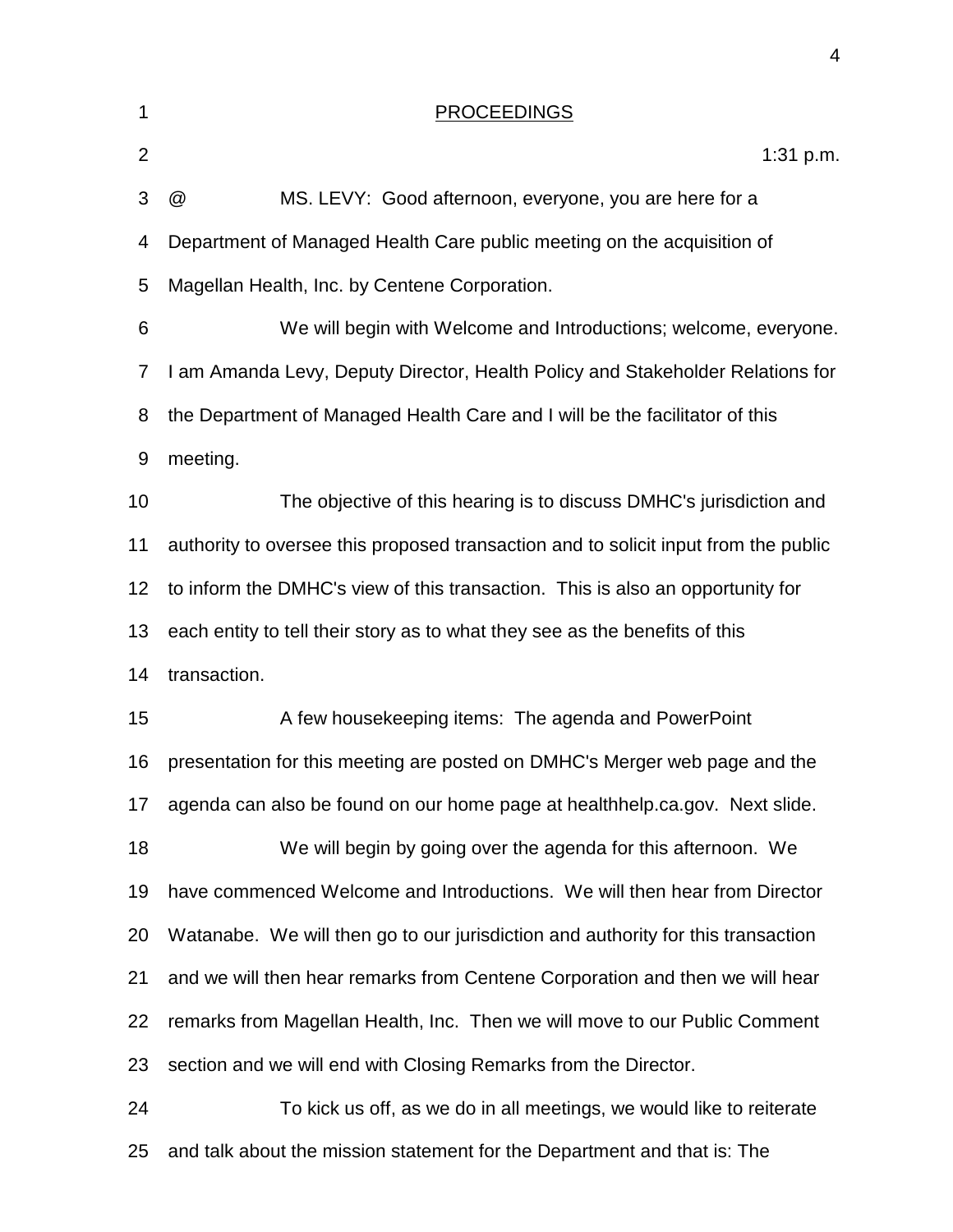California Department of Managed Health Care protects consumers' health care

rights and ensures a stable health care delivery system.

3 With that I would like to hand it over to the Director of our Department, Mary Watanabe.

5 MS. WATANABE: Thank you, Amanda. Good afternoon and thank you to everyone out there virtually, who I can't see, for joining us for today's public meeting. As Amanda said, I am Mary Watanabe, the Director of the California Department of Managed Health Care.

9 Any sale or purchase of a licensed health plan requires approval by the DMHC. This proposed transaction includes two DMHC licensed plans, you will hear a lot more about this later in our agenda, but it involves Human Affairs International of California and Magellan Health Services of California, Inc. -

Employer Services.

14 The DMHC is committed to transparency and stakeholder engagement and has held meetings in the past on health plan mergers. However, this is the first merger under review by the DMHC to meet the major transaction requirements since the law changed in 2019. As required by Article 10.2 of the Knox-Keene Act, the Department is holding this public meeting to inform the public of the proposed merger and to hear public comments. In addition, the Department is required to obtain an independent analysis on the impact of a transaction may have on California enrollees and the stability of the state's health care delivery system. We are taking the independent analysis under consideration as we review the merger. Hopefully you had a chance to read and review the report in advance of this meeting but you can view the report on our public website at healthhelp.ca.gov under What's New or on our Merger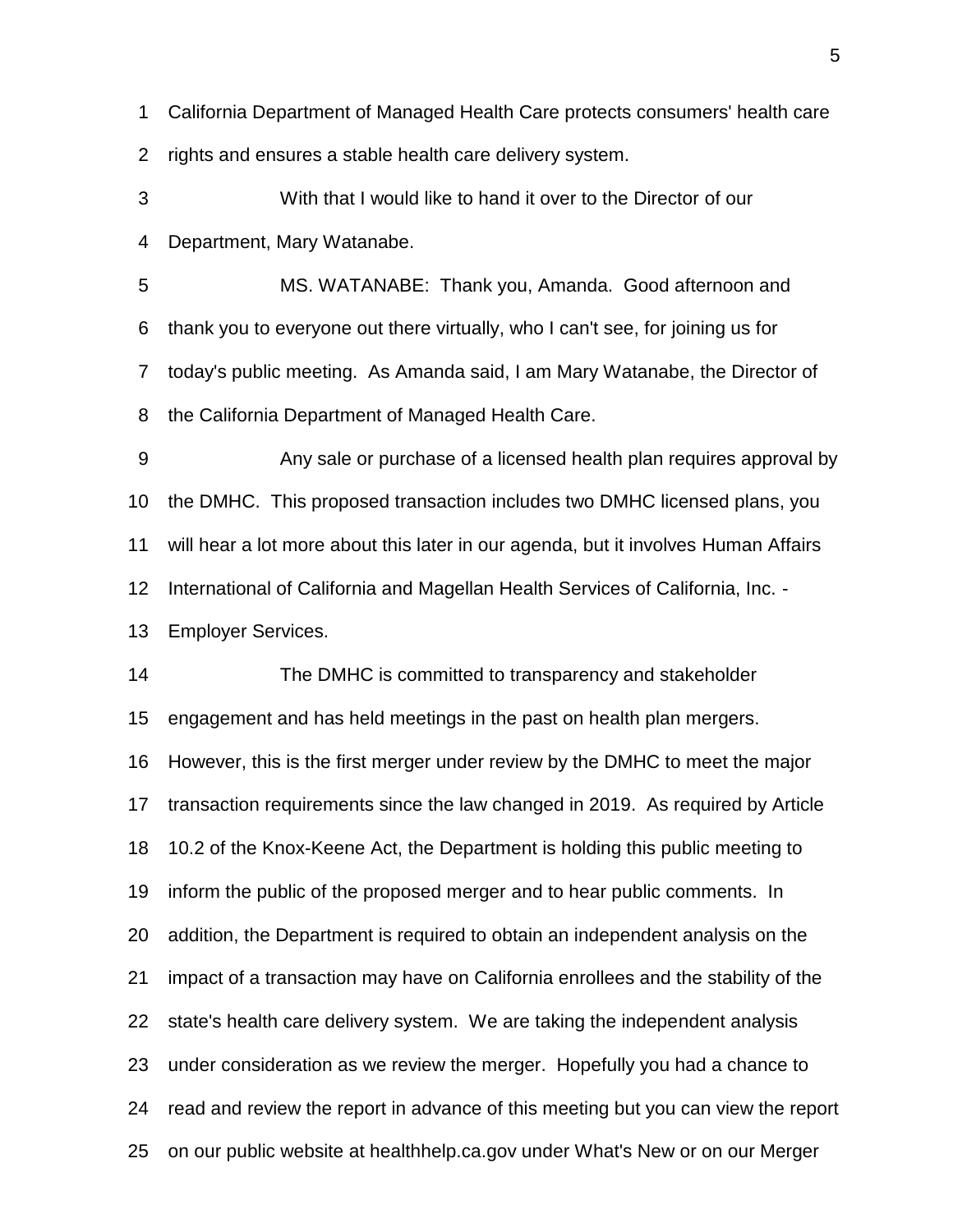web page.

2 There will be an opportunity for public comment during the meeting and written comments may be submitted to the Department by mail or email through November 3rd and Amanda will provide more information about that as we get to the public comment portion of this meeting. 6 As the largest regulator of health plans in California the DMHC's primary focus is to ensure compliance with the strong consumer protections and financial solvency requirements in the law. 9 We examine proposed mergers to ensure that enrollees of all licensed plans involved in a transaction have continued access to appropriate health care services. 12 We will hear more detail about the transaction and our review in a moment but some of the things we will be considering is the impact of the transaction on each organization and their administrative capacity. How the proposed transaction will impact the health care delivery system such as changes to a health plan's networks and product or subscriber contract changes. We also review the potential impact of the transaction on premiums, the financial viability of the plan and the financing for the transaction. 19 This transaction is of particular significance at this time because it involves the acquisition of a behavioral health plan. The isolation, job losses, school closures, the loss of a sense of normalcy caused by the COVID-19 pandemic have really had a significant impact on mental health and has led to an increased demand for behavioral health services. Of particular concern is the impact of the pandemic on our children and youth. The state of California is making significant investments to improve outcomes and increase access to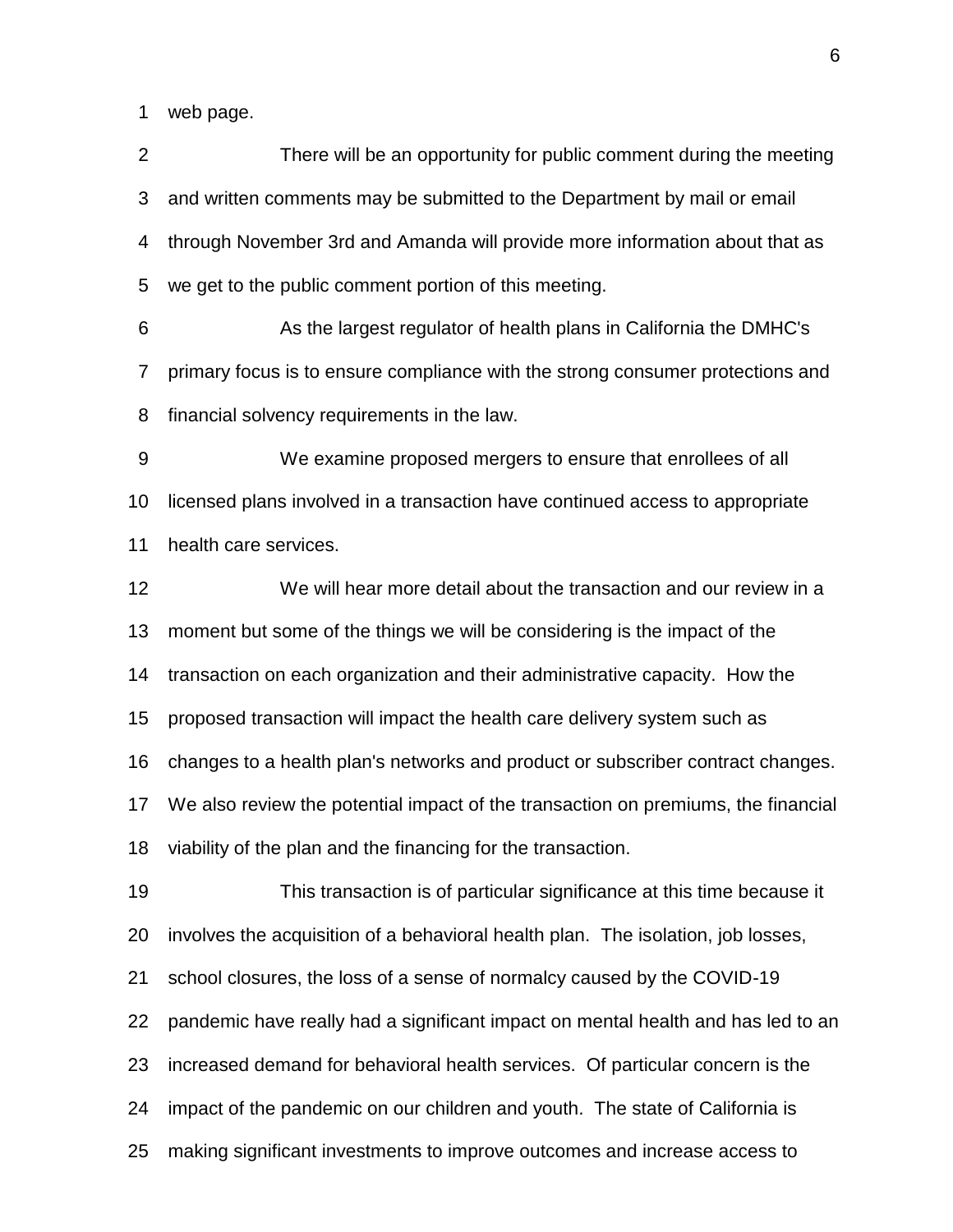behavioral health services and the health plans play a critical role in ensuring timely access to medically necessary behavioral health care. One of the things we will be considering during our review is how this proposed transaction could improve access to behavioral health services for California enrollees. 5 I want to thank Sarah London, Vice Chairman on the Board of Directors for Centene and Kenneth Fasola, Chief Operating Officer of Magellan, for participating in today's meeting. I appreciate your willingness to be here today to publicly share information on the proposed transaction. 9 I would also like to thank Amanda Levy for her assistance facilitating today's meeting and Anna Green, an attorney in our Office of Plan Licensing who will be providing an overview of this transaction and our review process in just a minute. 13 There is a tremendous amount of work that goes into reviewing these transactions and preparing for the public meeting. I also want to acknowledge the numerous other DMHC staff that have been involved in the review of this transaction over the last nine to ten months. And for all of those you can't see who are working behind the scenes to help coordinate the logistics to pull this meeting off virtually. **I also wanted to let you know that consumer advocates**  organizations and individuals may submit a Petition to Participate in a Proceeding for the Department's Consumer Participation Program. The Petition

 to Participate must be submitted no later than ten business days after the date of the Department's order on the material modification concerning the acquisition of Magellan by Centene, which is basically within ten days after we make our

decision. The topic of the proceeding is the material modification concerning the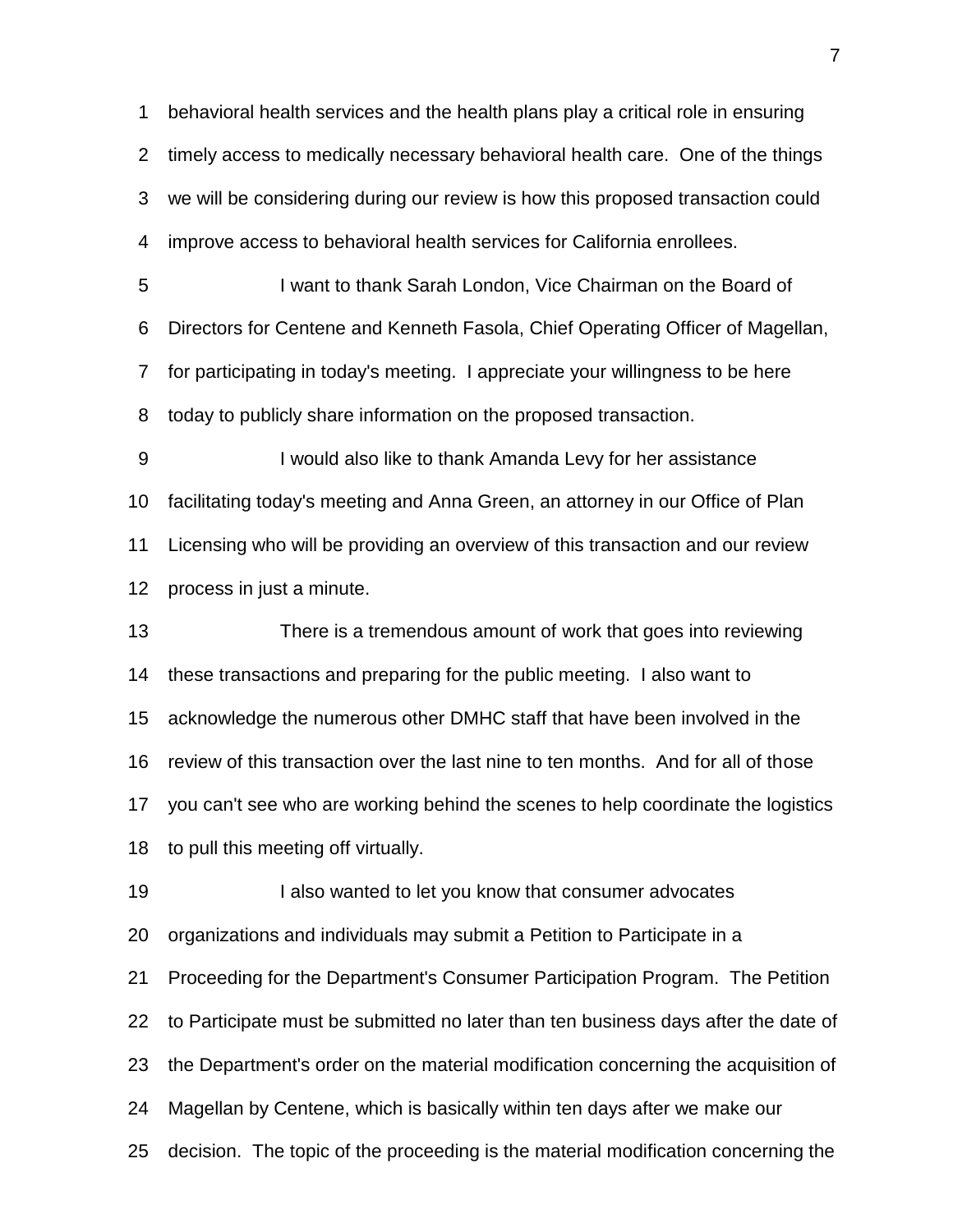acquisition of Magellan by Centene. For more information about this program you can visit our website, again, at healthhelp.ca.gov and look for the Consumer Participation Program web page.

4 Once again I want to thank the representatives from both health plans for being here today and for all of you for attending and your interest in this transaction. I look forward to hearing the comments from the plans and input from the public.

**And with that I will turn it over to Anna Green.** 

9 MS. GREEN: Hi, good afternoon. My name is Anna Green, I am an attorney in the Office of Plan Licensing. I will be going over the Department's jurisdiction and authority in relation to this transaction. Next slide please.

12 So I will start with an overview of the transaction then talk about the Department's review process. In the proposed transaction Centene Corporation will become the owner of Magellan Health, Inc.; and as a result, the owner of two DMHC-licensed health plans, Human Affairs International of California and Magellan Health Services of California, Inc. - Employer Services. Next slide,

please.

18 Centene is a Fortune 500 company headquartered in St. Louis,

Missouri. Centene sells health care insurance plans and related services

nationally and is considered the largest provider of government-sponsored health

plans in the United States. Next slide please.

22 Centene currently owns seven DMHC-licensed health plans. California Health and Wellness Plan is a full-service Medi-Cal plan with approximately 215,000 enrollees, Envolve Vision, Inc. is a specialized vision plan with approximately 2.1 million enrollees, Health Net Community Solutions, Inc. is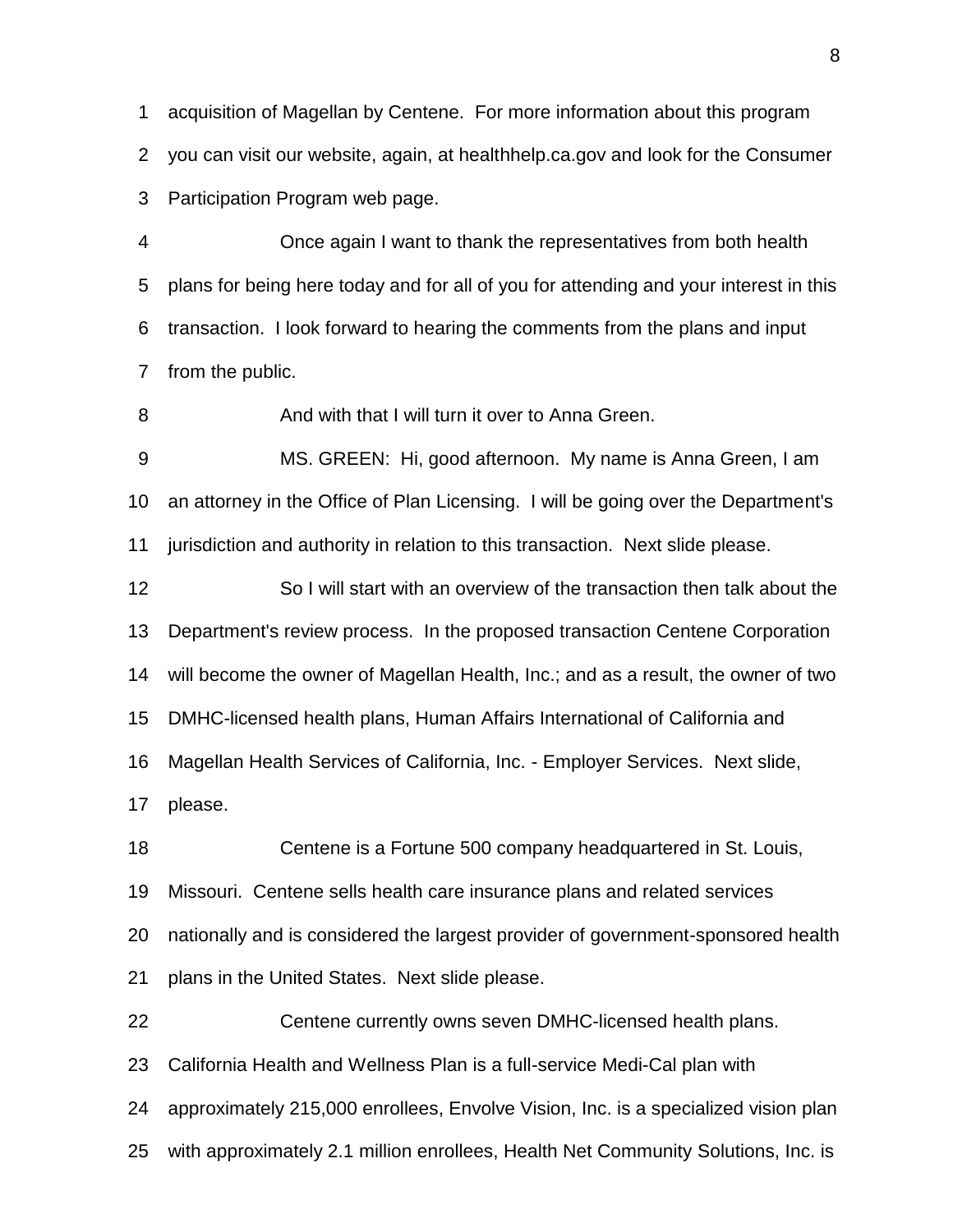a full-service Medi-Cal plan with approximately 1.8 million enrollees, and Health Net of California, Inc. is a full-service commercial plan with approximately 600,000 enrollees. Next slide please.

4 Managed Health Network is a behavioral health plan and employee assistance program plan with approximately 620,000 enrollees, WellCare of California, Inc. is a Medicare Advantage plan with approximately 67,000 enrollees, and WellCare Prescription is a specialized pharmacy health plan offering stand-alone Medicare Part D prescription drug plans with approximately 3.7 million enrollees. Next slide.

10 As previously mentioned, Centene's proposed acquisition of Magellan Health, Inc. would result in the acquisition of two additional California licensed health plans. Those are Human Affairs International of California and Magellan Health Services of California, Inc. - Employer Services. Next slide. 14 Human Affairs International of California is a California corporation licensed by the DMHC in 1989. The plan is licensed to offer behavioral health

 and employee assistance programs and currently has approximately 2.7 million enrollees.

18 Magellan Health Services of California - Employer Services is a California corporation licensed by the DMHC in 1987. The plan is licensed to offer employee assistance programs and currently has approximately 1.3 million enrollees.

22 This organization chart gives a high-level overview of the relationships between the entities after the change of control. As mentioned before, Magellan Health, Inc. will become wholly owned by Centene Corporation. The blue boxes are the California licensed plans. Next slide please.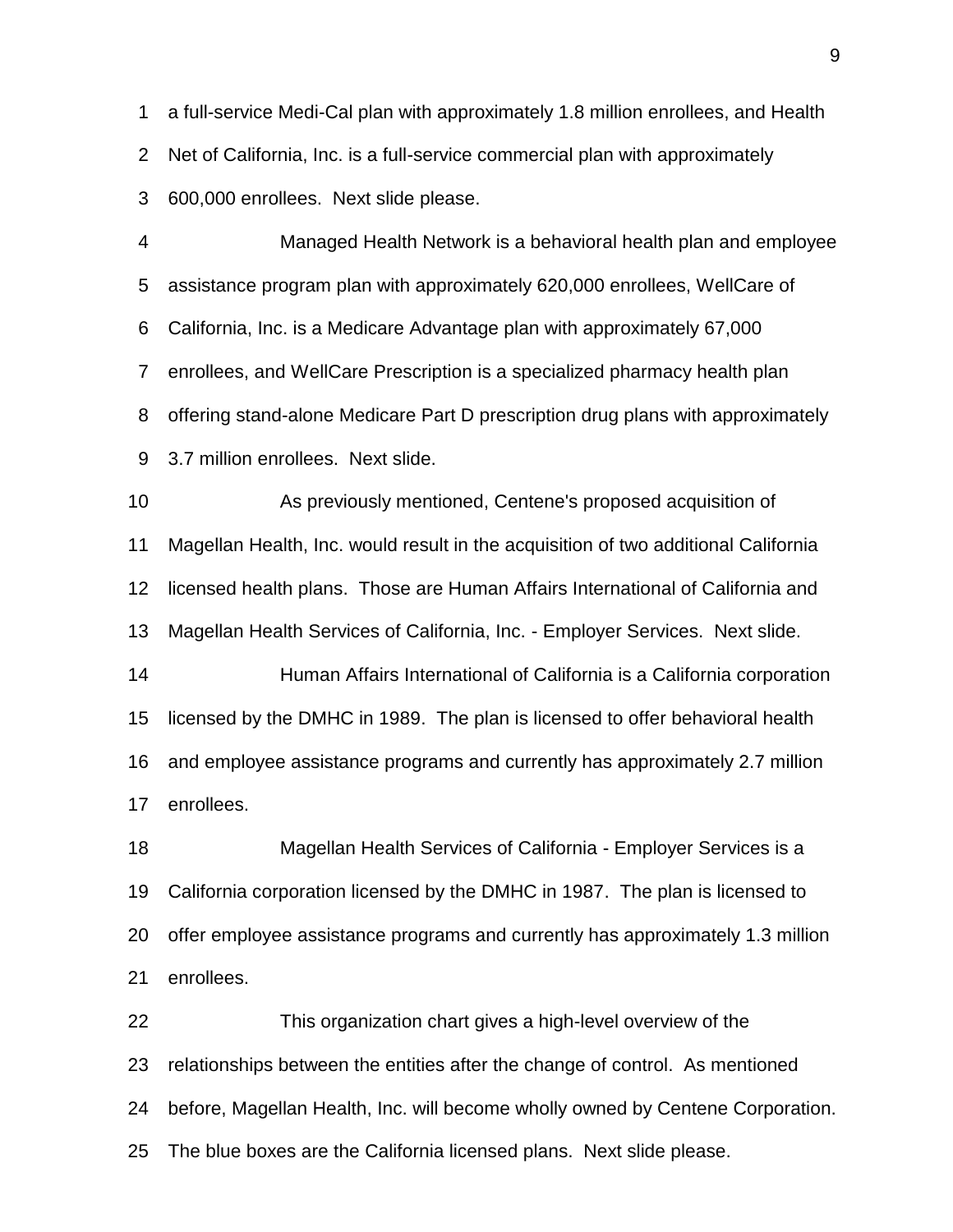1 I touched on who the parties to the transaction are and the general form of the transaction. Now I will give an overview of the Office of Plan Licensing review process.

4 On January 12, 2021, HAI and MHSC each submitted a Notice of Material Modification filing, numbers 20210178 and 20210179, seeking Department approval. The Department conducted analysis of this transaction as required by section 1399.65 of the Knox-Keene Act and the Director determined this is a major transaction pursuant to subdivision (g)(1) of that section.

9 As a result of that determination the Department obtained an independent analysis required by the Knox-Keene Act. The independent analysis evaluated the impact of the transaction on subscribers and enrollees, the stability of the health care delivery system and an assessment of whether this transaction would substantially lessen competition in health care plan products or create a monopoly in California. In addition, we are here today at our public meeting and the Department will be accepting public comments at the conclusion of the presentations. Next slide.

**In addition to the Department's review under Section 1399.65 of**  the Knox-Keene Act, the Office of Plan Licensing's review of these filings includes looking at possible changes to: the plans' organizational and corporate structures, the plans' administrative capacity, how the plans deliver services to enrollees, how the plans contract with other entities including other plans and providers, potential impacts to premiums and the financial viability of the plan, and other potential impacts to plans' enrollees.

24 In addition to review by the Department's licensing office, the Department's Office of Financial Review also reviews the transaction. This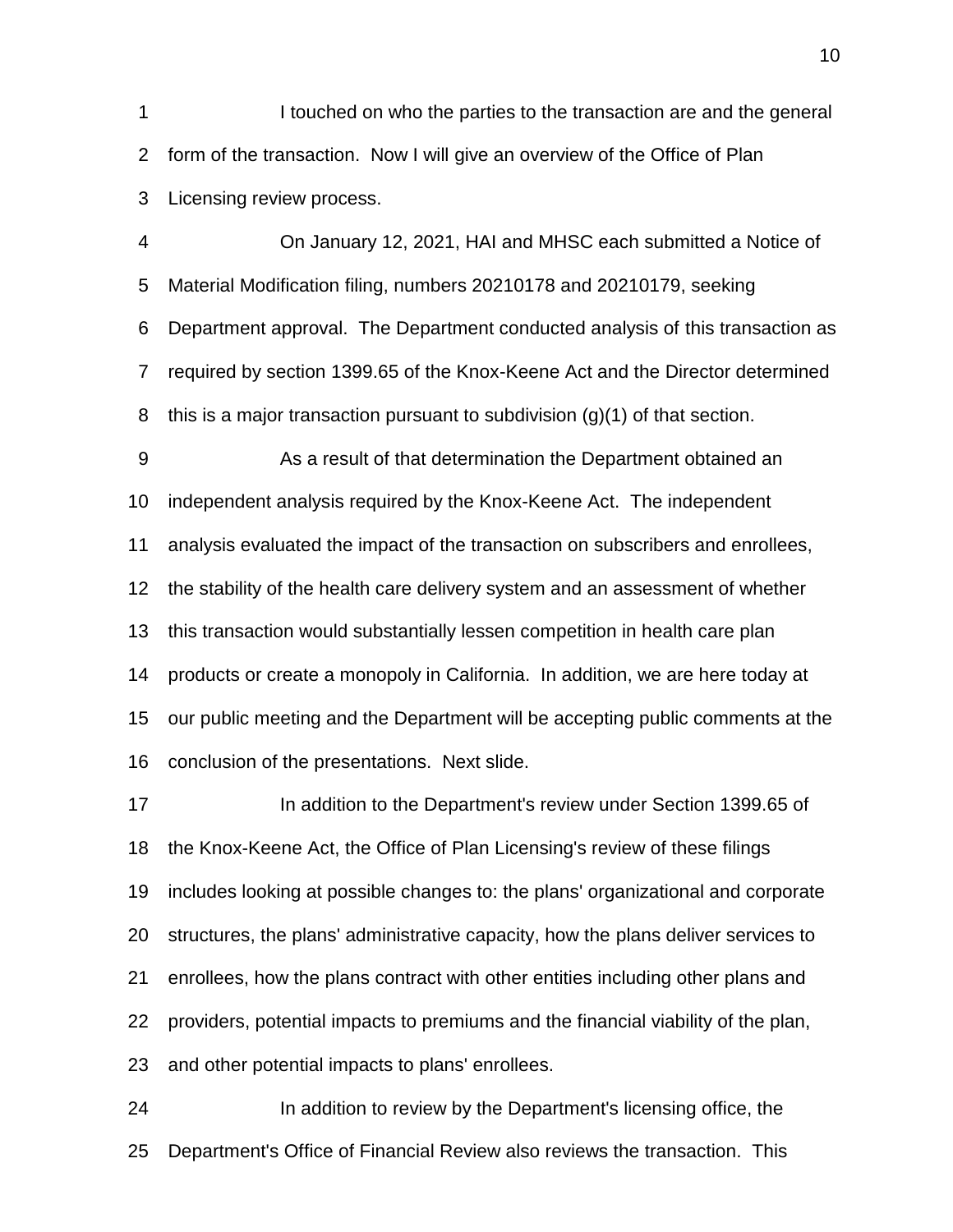review includes analyzing the financial projections from the plans and the impact the transaction may have on the health plans financial health, their administrative

capacity and structure and on enrollees assigned to the plans.

4 With that I thank you and I will turn it back over to Amanda. 5 MS. LEVY: Thank you, Anna.

6 We can move to the next slide. We will now hear remarks from Sarah London, Vice Chairman with the Board of Directors for Centene Corporation. We will be queuing her up so it might take a couple, maybe a minute, maybe less. Great. Again, we will hear from Sarah London from Centene Corporation. Please proceed.

11 MS. LONDON: Great. Thank you. Good afternoon, and thank you to the Department of Managed Health Care for hosting this public meeting. My name is Sarah London. I am the Vice Chairman of the Centene Board of Directors and a member of the Centene senior management team with responsibility over a number of areas including Advanced Technology and Centene's Health Care Enterprises, which we refer to informally as HCE. HCE is a business unit within Centene that provides a range of services to internal and external customers through a portfolio of companies. HCE's capabilities today include, among others, data analytics, case management solutions, in-home primary care, and direct primary care delivery. And while our service offerings are varied, the goal across HCE is the same, which is to empower more people to take control of their health.

23 As you know, I am here today to speak with you about Centene's proposed combination with Magellan. The combination will broaden and deepen Centene's whole-health capabilities and establish a leading behavioral health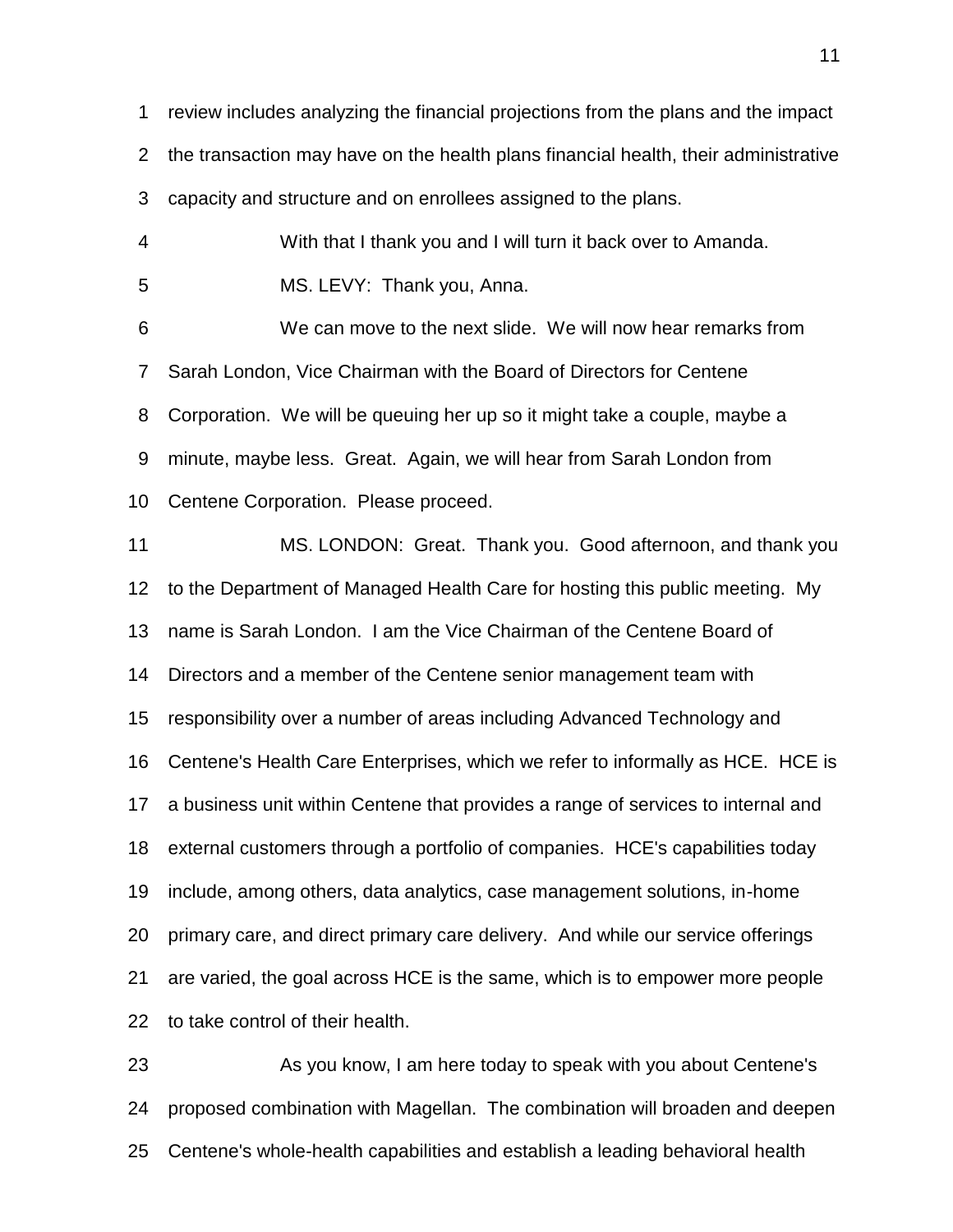platform. This platform will serve as the foundation for us to continue to invest and innovate for our members, enabling improved health outcomes and faster diversified growth.

4 Through the combination Magellan will join Centene by becoming part of Health Care Enterprises, bringing with it Magellan's unique expertise in managing the most complex areas of health. And together we believe the combined organization will be able to better serve our members, furthering our shared commitment to member-centric care for the most vulnerable populations. 9 I very much appreciate this opportunity to speak with you today about the proposed combination of Centene and Magellan and just a few of the ways in which we believe this combination will bring about benefits for our

members, both within the state of California and nationally.

13 Before discussing the transaction in detail I'd like to provide you with a snapshot of Centene, our business and our mission. Centene is a national health care organization that is committed to helping people live healthier lives. We provide access to high quality health care, innovative programs and a wide range of health solutions that help families and individuals get well, stay well and be well.

19 Centene is financially strong. At the end of 2020 our insurers and HMOs had net admitted assets of approximately \$33.7 billion and a total surplus of approximately \$14.2 billion. Additionally, as of the end of 2020, Centene and its subsidiaries had consolidated total assets of approximately \$68.7 billion and consolidated total stockholders' equity of approximately \$25.9 billion on a GAAP basis.

25 At Centene we recognize that every individual, family and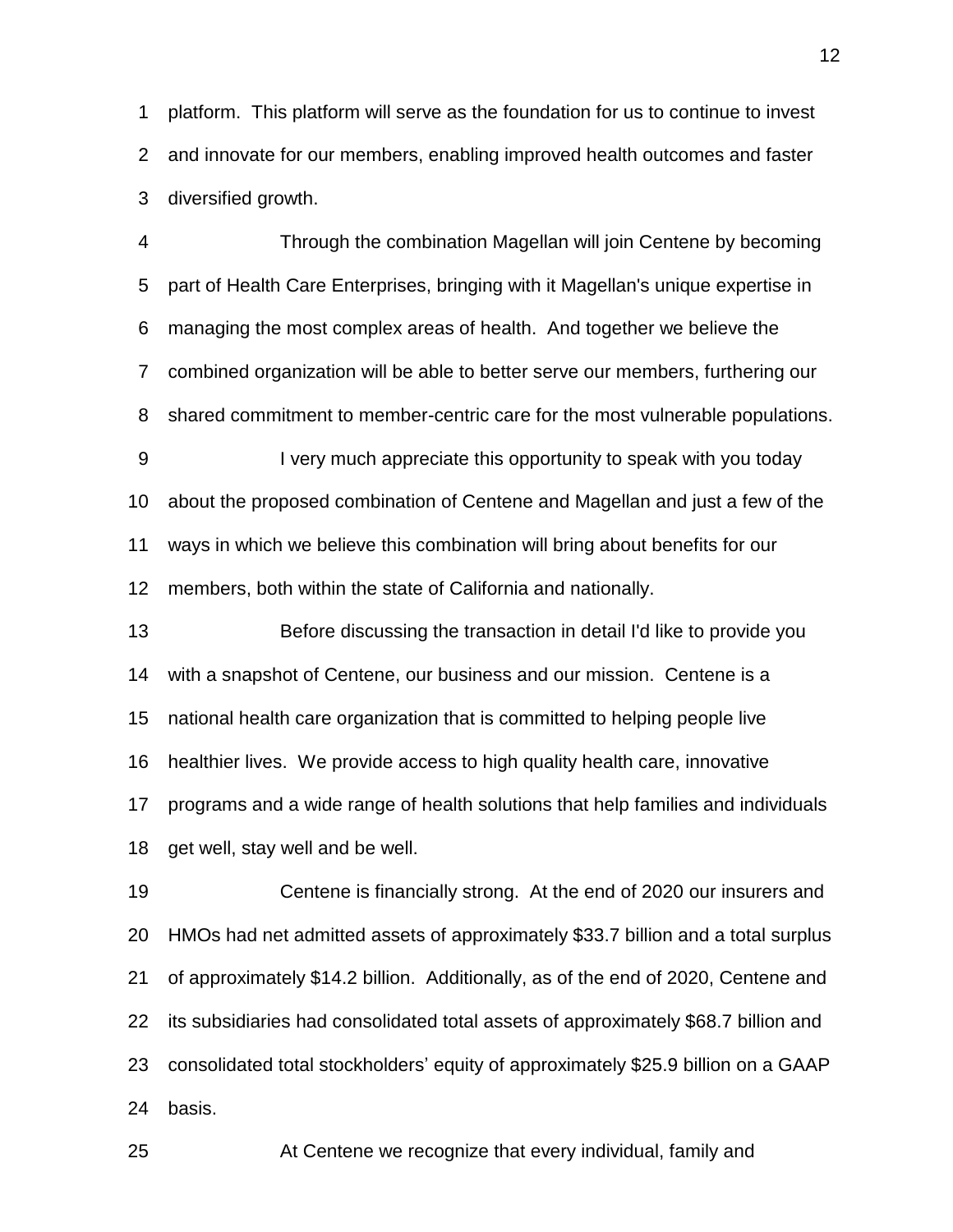community we serve is unique. Our local approach enables us to provide accessible, high-quality, culturally sensitive services to more than 25 million members in all 50 states.

4 Here in California you may know us as Health Net, which provides health insurance for individuals, families and businesses, both in the commercial market and through government-sponsored programs.

7 We also operate through California Health and Wellness plan, a Medi-Cal plan; Managed Health Network, a behavioral health plan; WellCare of California, a Medicare Advantage plan; Health Net Community Solutions, Inc., a health plan that contracts with both Medicare and Medi-Cal to provide benefits of both programs' enrollees; WellCare Prescription Insurance, Inc., a Medicare Part D plan; and Envolve Vision, Inc., an administrator of customizable vision plans. 13 I would like to now provide you with a bit of background regarding

how and why our proposed combination with Magellan came about.

15 Prior to announcing our transaction with Magellan, Centene had known Magellan for some time. In fact, we have been a Magellan customer for decades. As Kenneth Fasola, CEO of Magellan, will describe in more detail in just a few minutes, Magellan is recognized as a leader in managing the fastest growing, most complex areas of health, with extensive experience in managing care for persons suffering from acute and chronic behavioral health conditions. In Magellan we see an opportunity to better support these populations; and as a combined organization we believe we will be able to offer behavioral health services for all of our combined 41 million members.

24 As you know, behavioral health is one of the most underserved needs in the population today. Perhaps at no other time in our history has our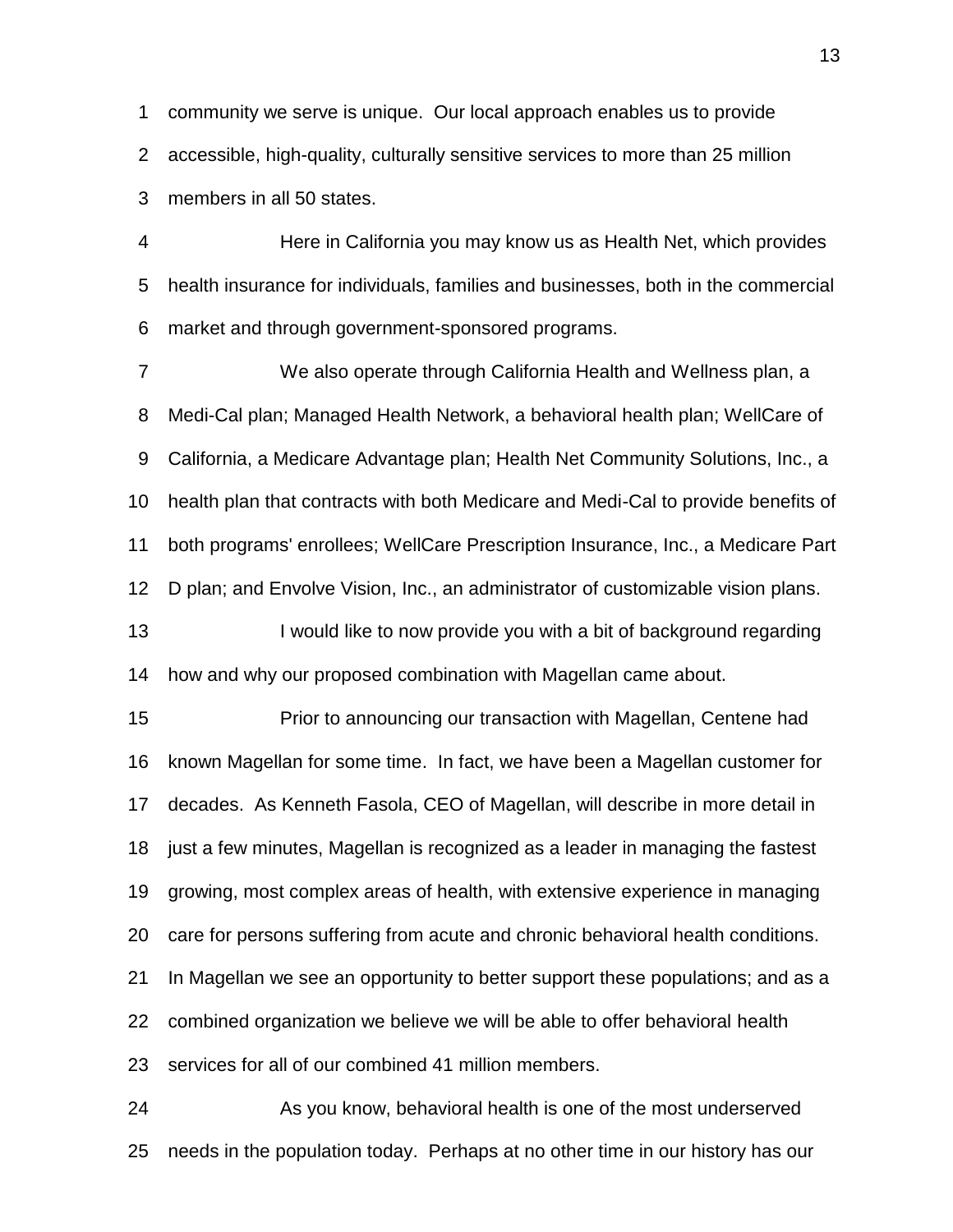commitment to behavioral health been more important. Several studies have shown the prevalence of mental health disorders such as anxiety and depression is even greater as a result of the COVID-19 pandemic, some are even calling it the second pandemic. The CDC recently reported that 31% of US adults reported symptoms of anxiety or depression and 26% reported stress related symptoms, nearly double the rates expected before the COVID-19 pandemic. 7 Evidence shows that behavioral health challenges can also drive substance misuse, which can further exacerbate those challenges and impact a person's overall health. Amid the COVID-19 pandemic, substance use for those with substance use disorder increased by 20%, along with a surge in first-time diagnoses of substance use disorders.

12 Through a combination with Magellan we seek to further our commitment to treating the whole health of our members. As expressed by our CEO and Chairman Michael Neidorff, there is a critical need for a fundamentally better approach to supporting people with complex chronic conditions through better integration of physical and mental health care. This has become even more evident in light of the pandemic, which has driven a dramatic rise in behavioral health needs. Together with Magellan we believe that the combined organization has the potential to build one of the nation's largest behavioral health platforms, with the capacity to deliver improved health outcomes through the better integration of behavioral health capabilities and physical health services.

23 With that context I would like to take a minute to briefly review the business terms of the transaction, provide additional detail regarding how the combined company will be organized and provide an update on our work to date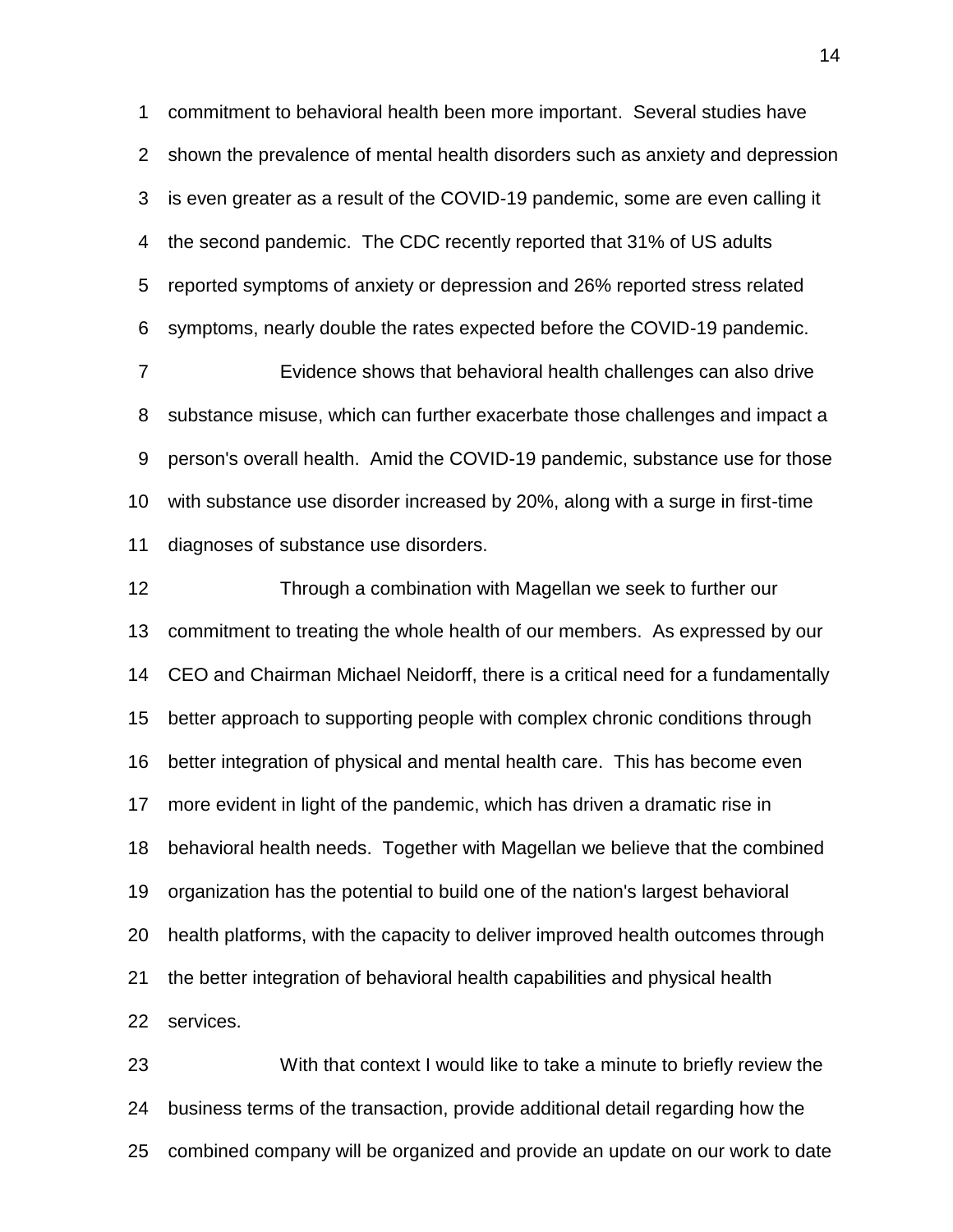in securing state and federal regulatory approvals.

2 Under the terms of the transaction, each of the Magellan companies will become an indirect, wholly-owned subsidiary of Centene. Michael Neidorff, Centene CEO, will remain the CEO of the combined entity. As previously mentioned, Magellan will become part of our specialty care business and will be integrated within Health Care Enterprises, retaining its operational independence. Ken Fasola, CEO of Magellan, whom you will be hearing from shortly, will continue to lead Magellan, the Magellan business, after the completion of the transaction. 10 Regarding how Magellan will fit into Centene's HCE: As I previously mentioned, HCE is managed as a separate portfolio of companies distinct from the rest of Centene. Among the reasons for this portfolio approach are to preserve the operating autonomy of each entity within HCE and to provide enough latitude to the management teams of the respective portfolio companies so they will be excited to stay with Centene and to grow and strengthen their businesses. (Coughed.) Excuse me. 17 This autonomy is also important to HCE's customers, which include

 both Centene and third-parties. For HCE to be successful we believe it will be necessary for us to drive third-party customer growth, and to foster that growth we know that it is essential to take HCE's independence seriously. To this end we recently established a board of directors for HCE. These directors have responsibility to govern the ongoing operating autonomy of the HCE portfolio companies and ensure that Centene creates no competitive disadvantage for the HCE entities as a result of our ownership.

25 With respect to the regulatory approval process I am pleased to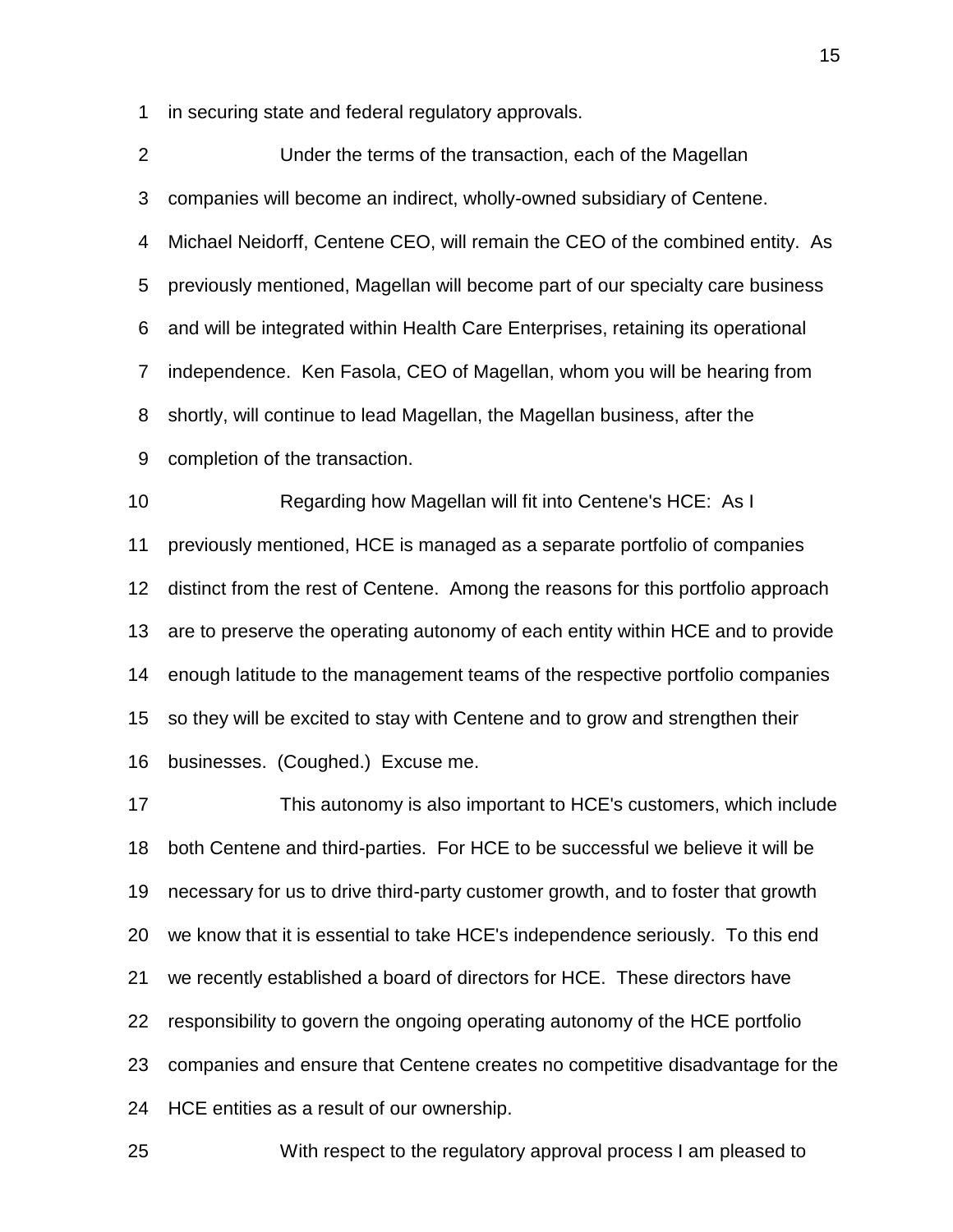report, as previously announced, that the proposed transaction has cleared antitrust review with the Department of Justice under the Hart-Scott-Rodino Act. Additionally, we have received all required approvals from the State Departments of Insurance necessary to consummate the transaction. Should the transaction be approved by the Department, we are posed to -- poised to close as soon as possible in 2021, enabling our members to begin experiencing the benefits of the combination.

8 I have spoken a lot today about Centene, Magellan and our respective capabilities. I'd like to take just a few moments to review the benefits that we believe we can realize through the proposed transaction.

11 To begin, we expect we will be able to leverage our scale and capabilities to create a robust, next-generation platform for behavioral health, aligned with our technology strategy to build best-in-class solutions for our members in a rapidly evolving landscape.

15 Specifically as a result of the transaction, we expect to enhance the value we create for both our members and state partners by strengthening our offering through the integration of mental and physical health care, enhancing our ability to deliver better health outcomes at lower total costs, improving our ability to support specialty care services, and expanding our footprint with the addition of a comprehensive network of medical and behavioral health professionals, clinics, hospitals, skilled nursing facilities, home care agencies and ancillary service providers.

23 While these goals have national reach they are equally applicable in California. Through the combination with Magellan we will add the impressive behavioral health capabilities offered by Human Affairs International of California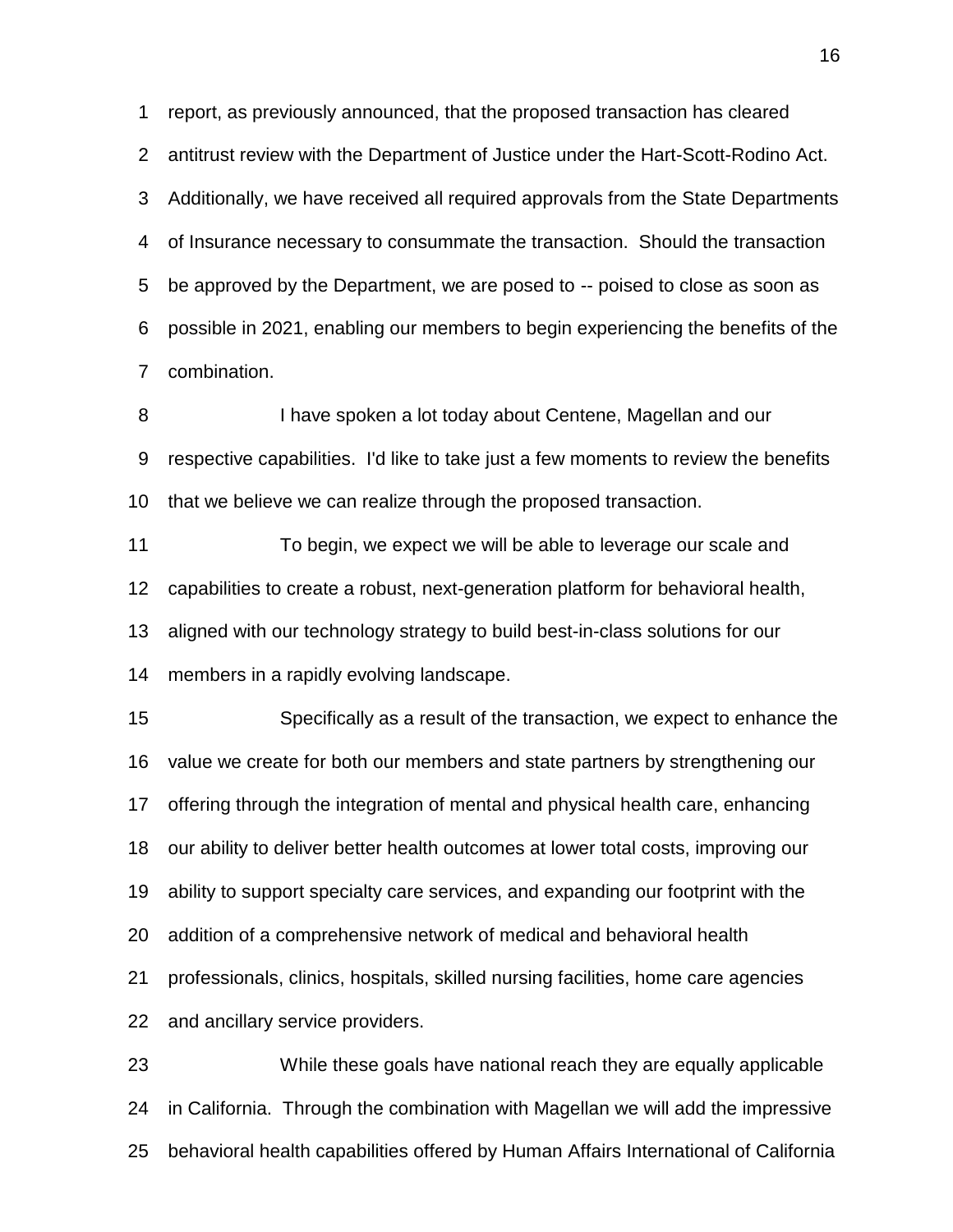or HAI. As part of the HCE portfolio of companies, HAI will maintain the independence necessary to ensure continued service to its third-party customers, while accelerating the introduction of innovative solutions and re- imagining behavioral health. 5 In addition to HAI we will also add the employee assistance plan or EAP capabilities of Magellan Health Services of California, Inc. - Employer Services, or MHCS. 8 Combining the Centene and Magellan EAP products is likely to result in substantial benefits, including with respect to Centene EAP members, through the addition of Magellan's sophisticated clinical expertise and access to digital tools. And similarly with respect to Magellan's EAP members, through Centene's organizational development and training services. 13 While both companies offer 24/7 clinical support as well as on-site and telephonic counseling and therapy, Magellan has a more robust behavioral health and premium work life service capability than what Centene currently provides such as adoption assistance, programs for working mothers, comprehensive senior care management, assistance concierge management and an employee discount center. 19 Magellan has also developed optimized online platforms to access such tools remotely, which has proven to be essential for employers and employees during ongoing public health crises such as the COVID-19 pandemic. 22 Conversely, as mentioned a moment ago, Centene has distinct organizational development and training services that Magellan's customers will benefit from, such as facilitated group processing, work place safety and compliance training, labor consultations and job performance referrals.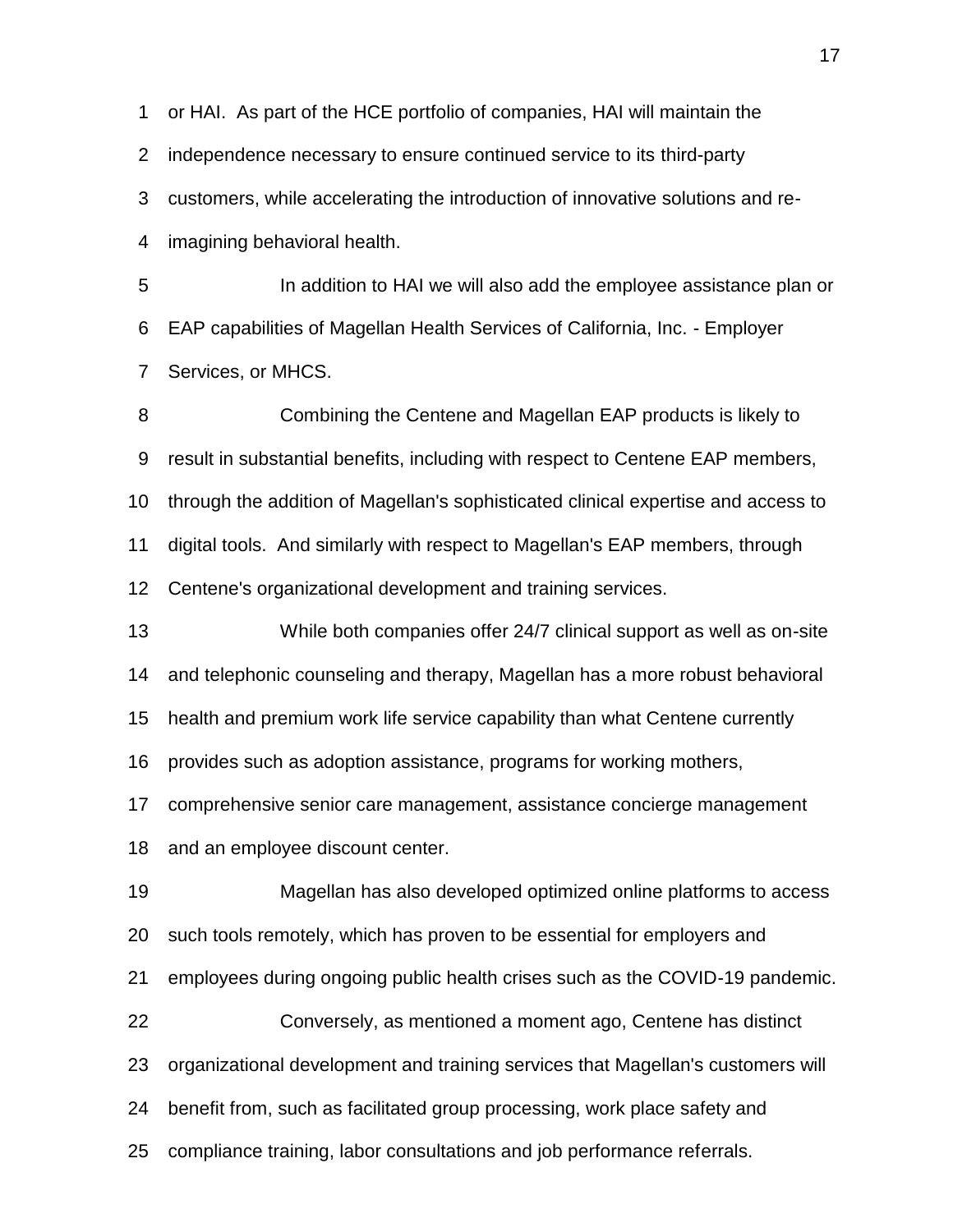**In combination the distinct, organizational offerings of Centene and**  the comprehensive clinical behavioral health options with virtual access from Magellan could create an integrated experience that would substantially improve EAP offerings to customers of both Centene and Magellan and we are excited to make this possible for members.

6 In closing I want to again thank the Department of Managed Health Care for the opportunity to speak with you today about Centene's combination with Magellan. We are committed to providing the highest quality care and value for the members that Magellan is currently serving and also continuing to provide this high quality care and value to the existing Centene members. We strongly believe that the proposed transaction will enhance the health care market in California by providing more consumers with access to higher quality, more affordable behavioral and specialty health products and services. We will do this through building upon our current HCE platform to provide an environment in which Magellan can flourish.

16 I'd like to now turn the virtual mic over to Ken Fasola, CEO of Magellan, to share with you Magellan's perspective on how a combination with Centene will enable our combined organization to provide innovative behavioral health and other solutions in this time of acute need. Thank you.

20 MS. LEVY: Thank you, Ms. London.

21 We will now move to the next slide and we will welcome Kenneth

Fasola, Chief Operating Officer of Magellan Health, Inc., to give remarks.

23 MR. FASOLA: Thank you, Amanda.

24 MS. LEVY: Wonderful, please proceed.

25 MR. FASOLA: Great. Thank you, Sarah, and Department of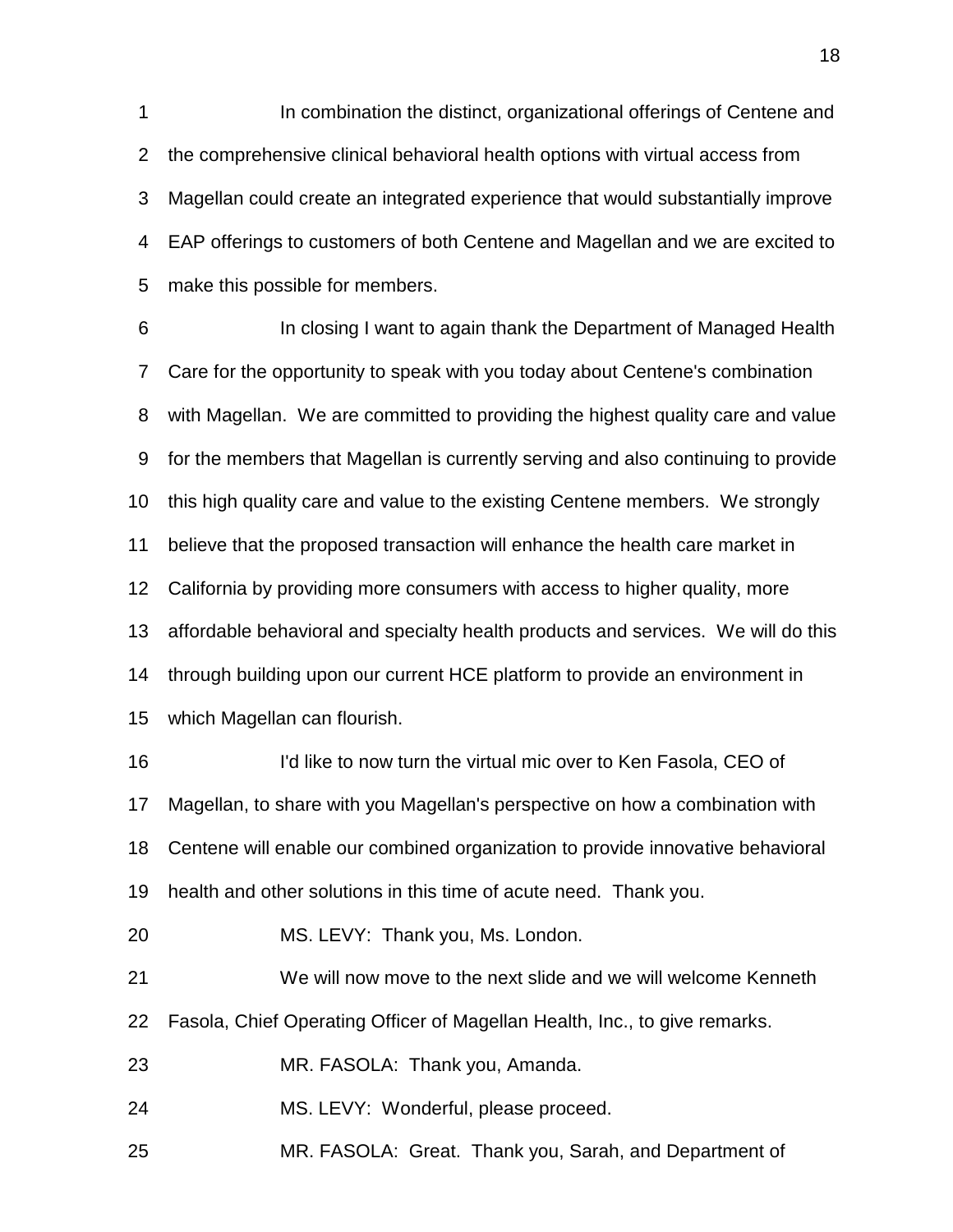Managed Health Care for hosting today's meeting.

2 Hello and good afternoon. My name is Ken Fasola, I am the CEO of Magellan. Magellan manages the fastest growing, most complex area of health care, bringing solutions to health plans, employers and state and federal programs. I am pleased to speak with you today about some of the good work that Magellan is doing in these areas and about how our proposed combination with Centene is poised to bring about enhanced innovation and improved health outcomes for our combined membership.

9 I would like to keep this brief and focus my remarks today on two primary products that subsidiaries of Magellan offer in California under the oversight of the Department. The first is full-service behavioral health through which we contract with health plans to provide behavioral health networks and services to their members; and the second is employee assistance programs, or EAP, which comprise a diverse range of services geared towards helping employees and their families build thriving lives, resilient minds and healthy bodies.

17 Beginning with our full-service behavioral health offerings: As Sarah touched upon, the need for integrated behavioral health care in America has perhaps never been greater. The fast pace of our lives today combined with a 24/7 news cycle, a global pandemic, civic and political unrest, has many in our society experiencing increased levels of anxiety and stress.

22 At Magellan we recognize that behavioral health is an important indicator of a society's overall well-being as it interacts closely with physical health. Unfortunately, most individuals don't receive the behavioral health treatment they need. Fear of treatment, shame and embarrassment keep many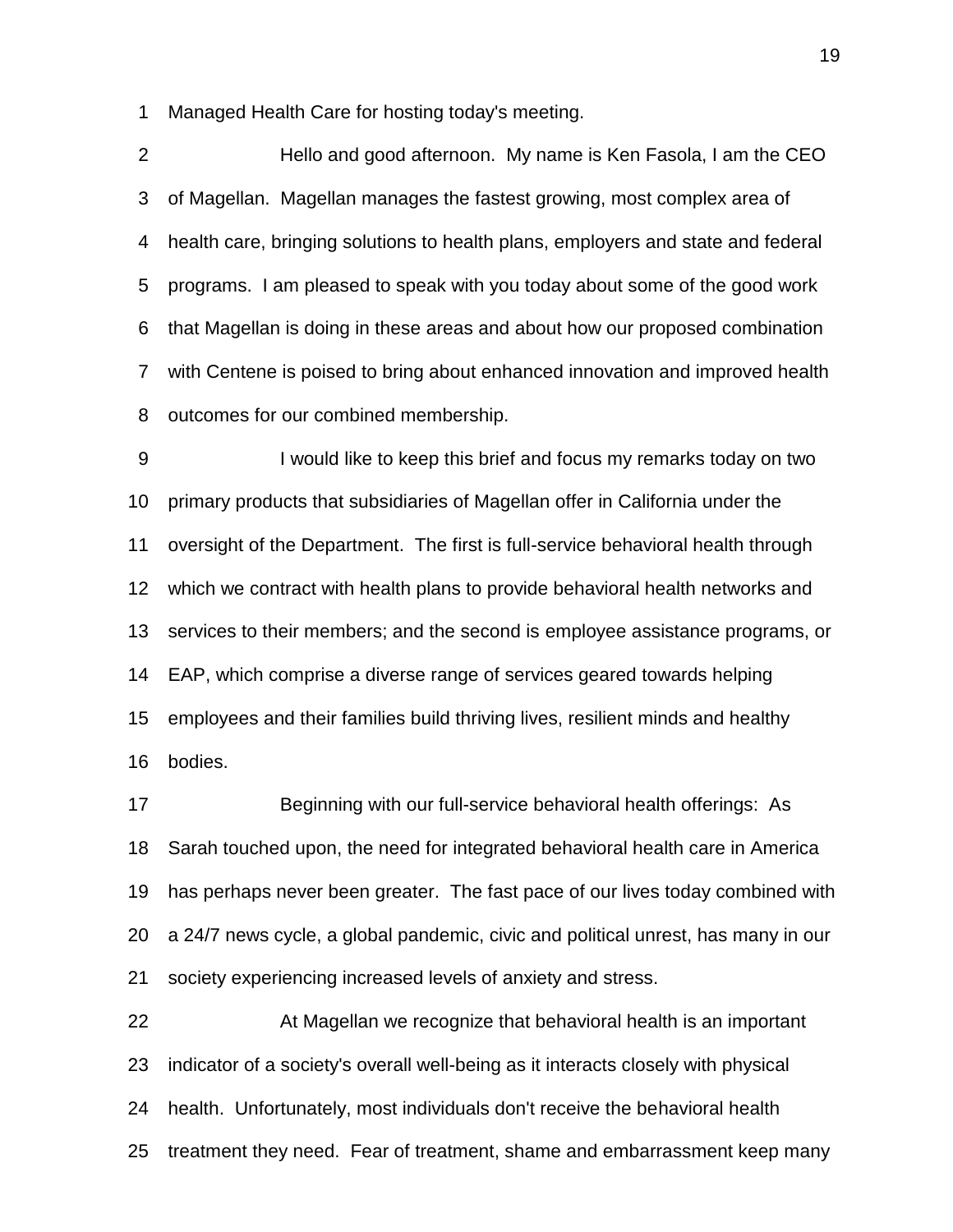from seeking care. Additionally, more than one-third of Americans live in areas lacking mental health professionals and 50% of individuals who receive a behavioral health referral don't follow through or only have one visit. Magellan's mission is to help individuals lead healthy lives and vibrant lives. Our whole- health approach to behavioral health care allows us to do precisely that, improving member health care outcomes and reducing health care costs.

7 As I described a moment ago, in California Magellan contracts with third-party health plans to act as the behavioral health insurer for members. By joining Centene under the Health Care Enterprises or HCE umbrella, we will maintain the independence necessary to serve third-party health plan customers while accelerating the introduction of innovative solutions to help re-imagine behavioral health. In this regard, through a partnership with Centene we see tremendous potential to further our core mission of enabling healthy, vibrant lives.

15 I would now like to discuss Magellan's employee assistance program or EAP offerings. Through EAP we support leaders, managers and employees with confidential services for everyday challenges, unusual situations and developing societal trends. Our EAP offerings for employers and organizations include work place support consultants, who provide guidance and resources to thousands of leaders each year to improve their individual performance and team dynamics, top-tier education and training services, including over 60 courses developed by our in-house team with 16 new webinars added every year. Critical incident response or expert support staff for their work place and when it's disrupted by a traumatic event, and engagement and destigmatization, which comprises a variety of communication and ongoing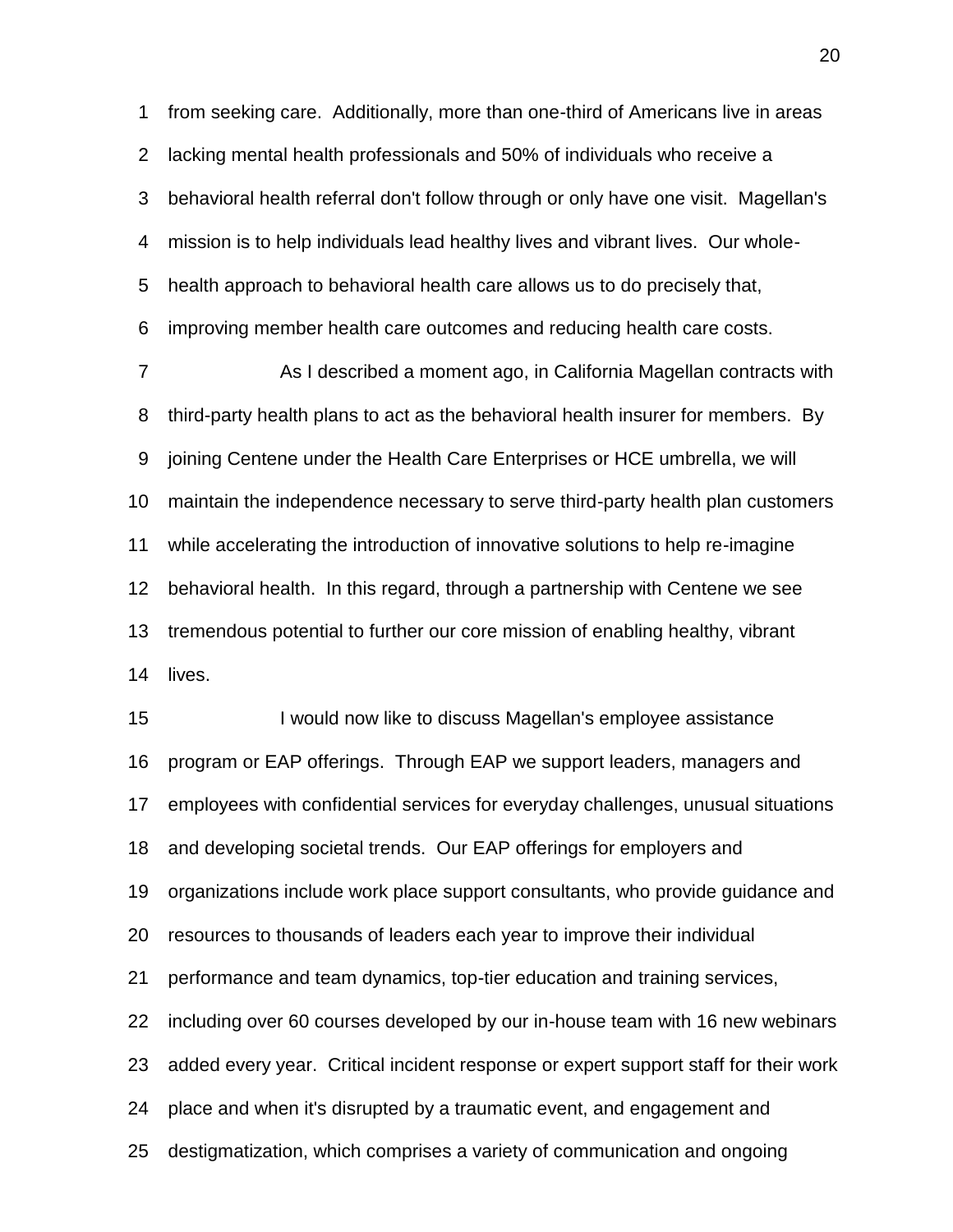campaigns.

2 From the employee perspective, we offer 24/7 support through access to Magellan clinicians, lifestyle coaching, counseling through both in- person and virtual therapy sessions, AI-driven programs which provide tools for building resiliency, managing stress, improving mood and sleeping better, and life enrichment services including financial consultation, fraud protection, legal services, elder care and discount programs.

8 Magellan is pleased to provide these services throughout the state of California. Through a combination with Centene we will work to leverage the best features of our respective EAP offerings to bring about improved, tailored options for our employer-customers and their employees.

**In closing, I would like to again thank the Department providing --** for providing this forum to speak with you about how a combined Magellan and Centene is poised to bring about many benefits for our members. I look forward to continuing to lead Magellan as we join Centene's Health Care Enterprises and to utilizing this platform to create exciting new opportunities for the people we serve. Together with Centene we plan to build a best-in-class platform that meets our members needs today and into the future; and I am excited about all of the positive developments that are certain to come.

20 We at Magellan are grateful to our customers and members and look forward to a continued opportunity to serve these constituents in California from within our new home at Centene's HCE. Thank you for this opportunity and your time.

24 MS. LEVY: Thank you, Mr. Fasola. We appreciate your comments today and you being here. Next slide.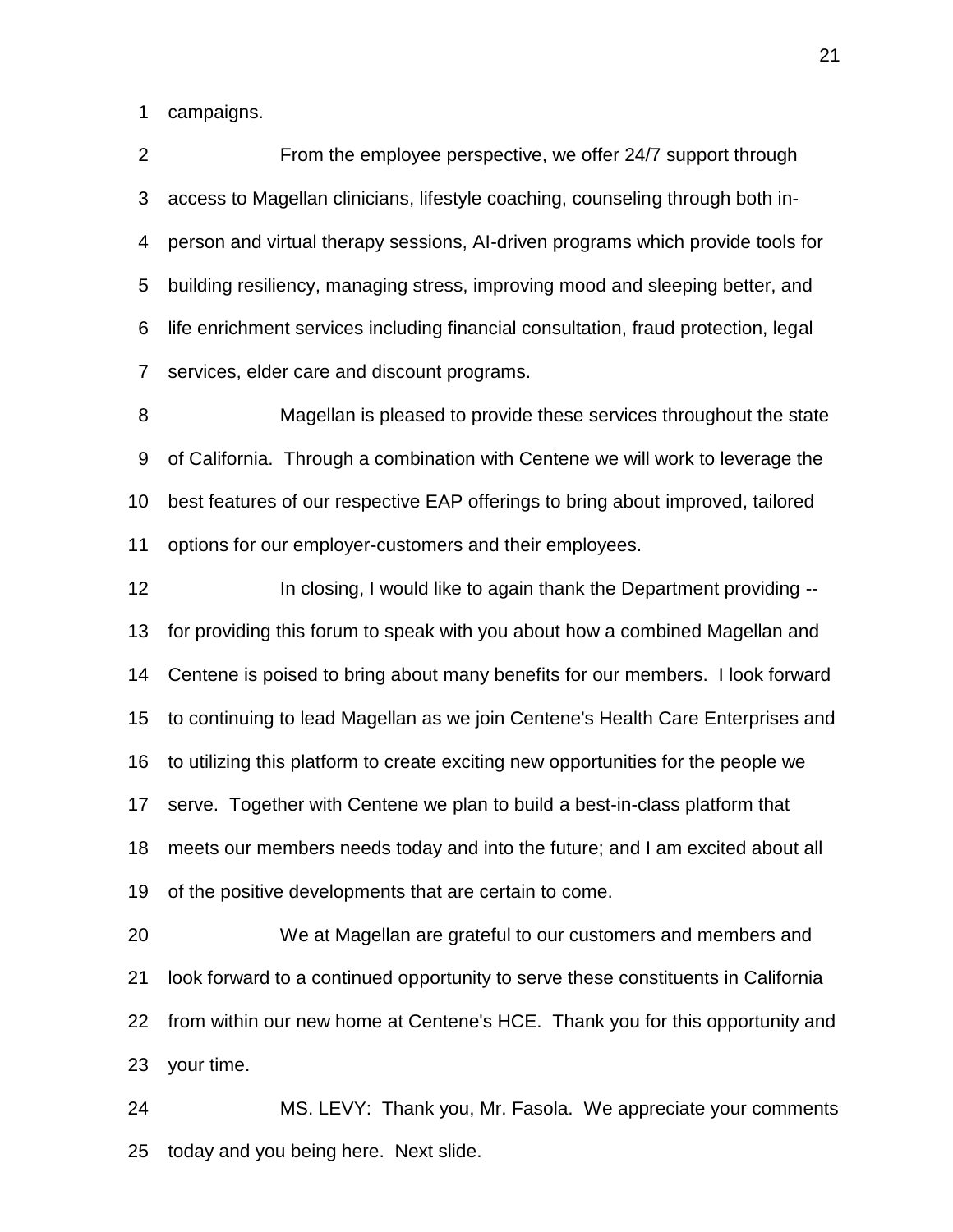1 So we will now move to the public comment portion of the meeting. To make a public comment please use the Raise Hand function on Zoom and you will be called on in the order in which we receive the raised hand. If you are on the phone please dial \*9. Before you begin your statement please state your name and organization for the record. I will be calling on individuals and then you will be unmuted by our administrative team.

7 We will take about one minute to get organized and see how many folks are in the queue.

9 Before we move to public comment I also wanted to remind everyone on the Zoom that we will be accepting public comment, written public comment, until 5:00 p.m. on November 3rd, 2021. Just email those to publiccomments@dmhc.ca.gov. 13 Okay, we will move now to Attendees who have raised their hand and we will start with Janice Rocco. 15 MS. ROCCO: Hi, this is Janice Rocco with the California Medical

 Association, I am the Vice President of Health Care Access and Coverage. And on behalf of our almost 50,000 physician and medical student members we are here to express some concerns about the proposed acquisition of Magellan Health by Centene.

20 As was mentioned, this proposed merger is a major transaction with a base purchase price of \$2.2 billion. And Centene has been going through acquisitions of other health care companies for many years, including the acquisition of Health Net in 2016, for which this Department approved the transaction.

25 The California Medical Association has long been concerned with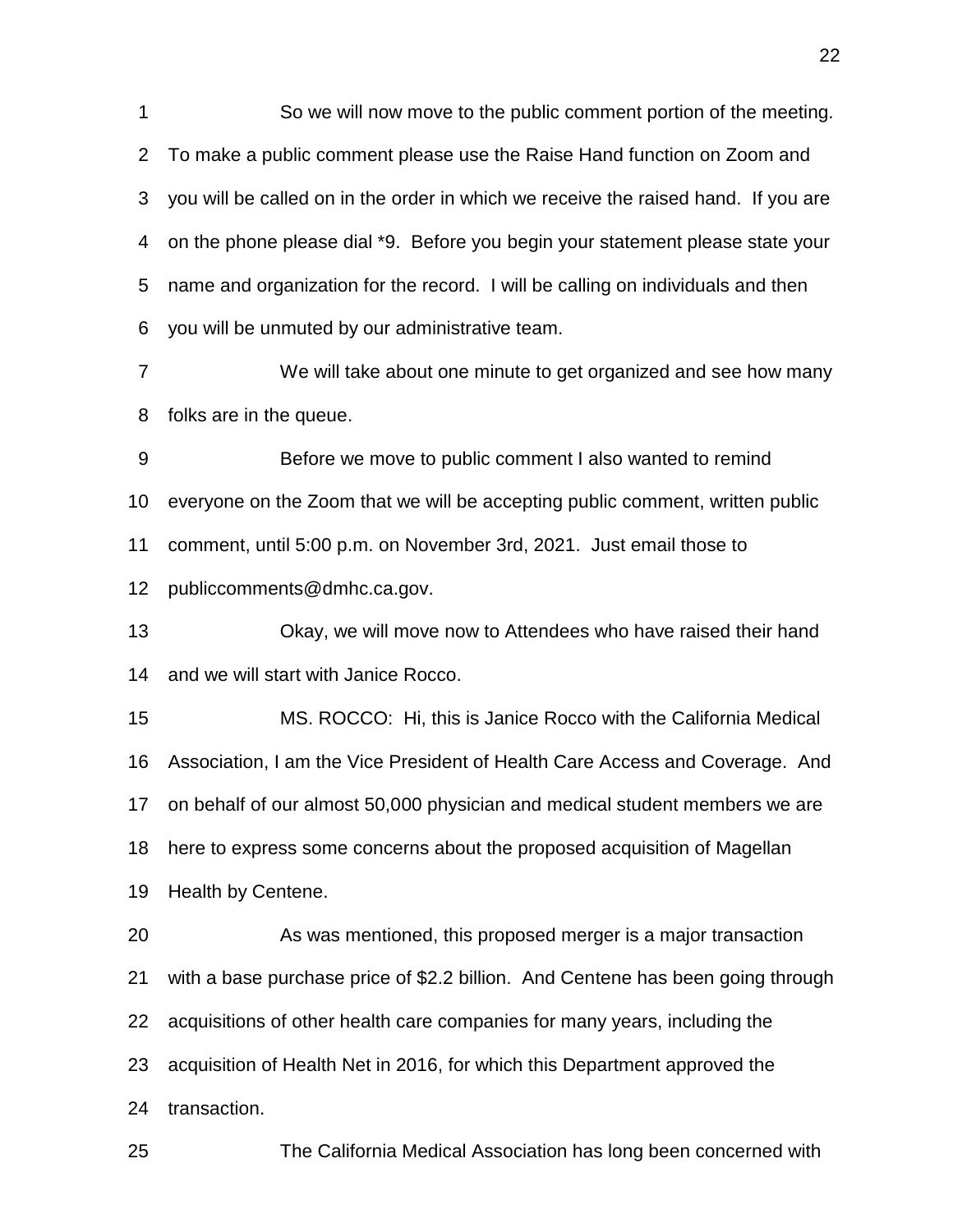the consolidation of health plans and health insurers that is reducing competition in the health insurance market and increasing the cost of health care. As health plans and insurers continue to merge, not only with one another but with other entities that create horizontal consolidation concerns, as well as with the other entities vertical integration concerns. Those both have the potential to impact quality, access and affordability.

7 CMA urges DMHC to carefully consider whether to require divestiture of certain assets and require other agreements, often referred to as undertakings, before the merger is approved. As you know, both Centene and Magellan operate in some of the same health care sectors such as behavioral health, which there's been a lot of discussion of today, pharmacy benefit manager services, specialty pharmacy services and employee assistance programs that also provide behavioral health care.

14 The independent analysis makes some recommendations related to divestitures where there's overlapping business that causes competitive concerns. For example, the proposed acquisition of Magellan is likely to substantially lessen competition for EAP services that employers buy for their employees to provide mental health care, particularly at a time like this during the pandemic. CMA agrees with this recommendation that either Centene or Magellan be required to divest its EAP business.

21 An additional concern that the independent analysis cited, that there are multiple parties that expressed concern that Magellan's behavioral health network is critical to their continued ability to provide access to care for their enrollees. The Department should consider requiring agreements from Centene and Magellan in this area to ensure that Californians, particularly those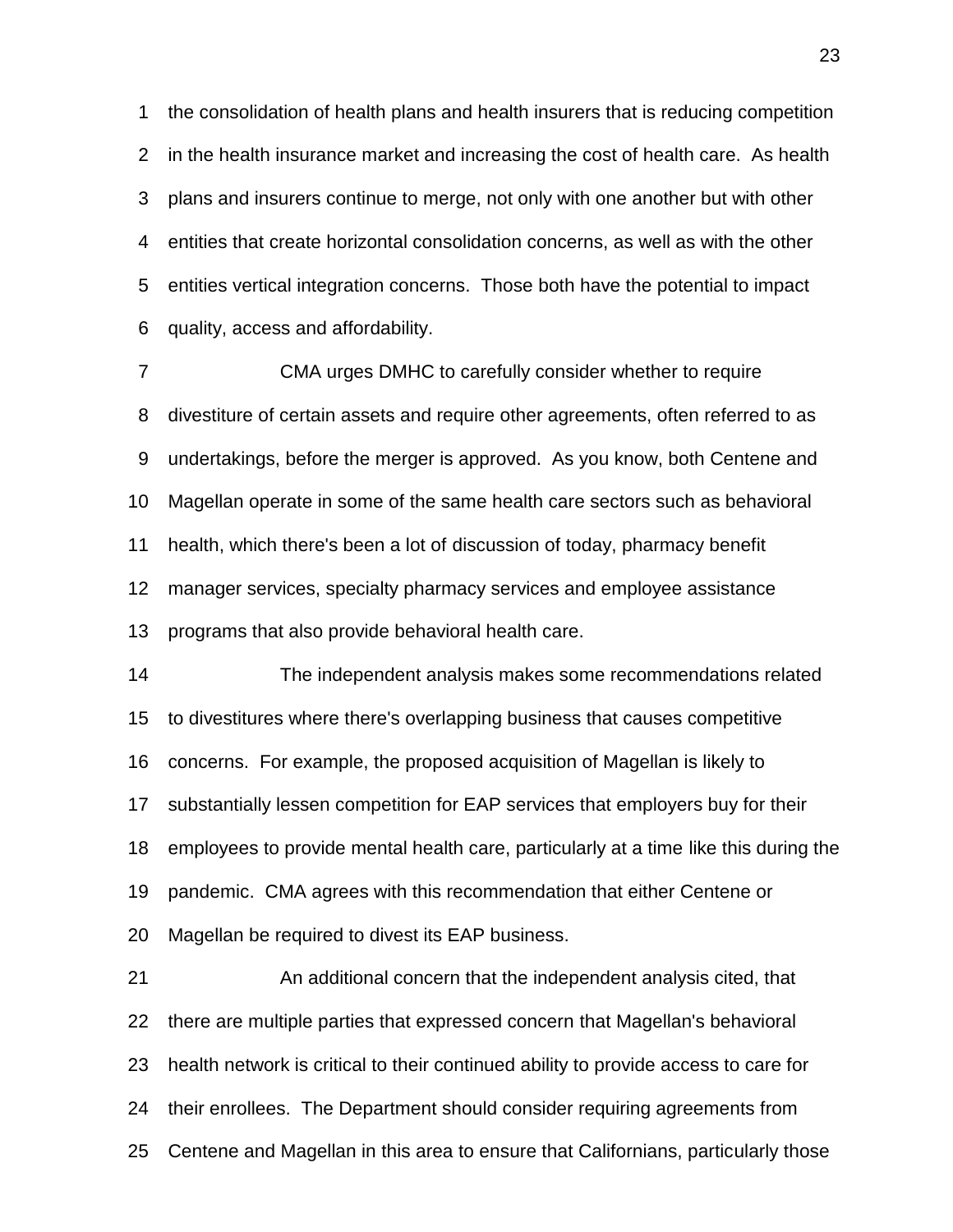in rural areas where access is already a problem, don't face additional barriers to accessing mental health care.

3 It was noted that Magellan may have an incentive to charge higher prices for the pharmacy benefit manager services, behavioral health and specialty pharmacy services to Centene's competitors, in that independent analysis. Undertakings to mitigate those risks should be considered as well. 7 The independent analysis focuses on anti-competitive concerns. When looking at a national player in the health insurance space it also makes sense to look at practices in other states that could be of concern were they to be replicated in California. From news accounts we can see that Centene recently settled lawsuits in Ohio and Mississippi where the allegations were that the company overcharged the state's Medicaid programs for pharmacy services. They agreed to pay Ohio and Mississippi 88.3 million and 55.5 million respectively. 15 And after Centene acquired Health Net the California Department of Insurance received hundreds of complaints from residential treatment centers pertaining to Health Net's handling of claims for substance use disorder treatment by Health Net policyholders; the Department alleged violations of the Mental Health Parity Act and the Unfair Claims Practices Act. 20 So when looking at areas where there have been problems in the past and then mitigating through undertakings against occurrences in those areas or reoccurrences of those issues that we have seen in California, that should be a priority when reviewing the proposed merger. We thank you for your consideration of these recommendations and look forward to continuing to work with you on these issues.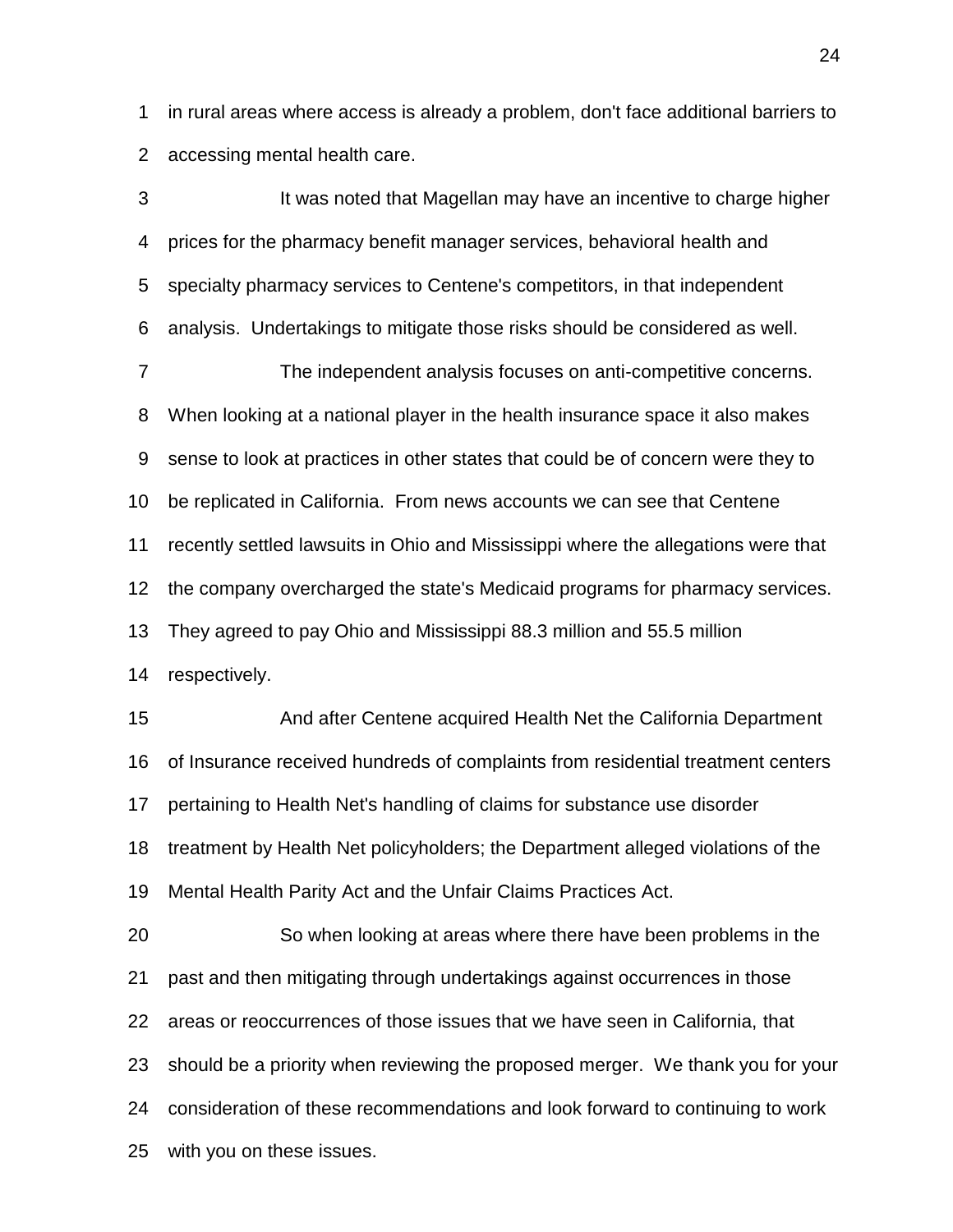1 MS. WATANABE: Thank you, Janice.

2 MS. LEVY: Thank you. We will now move to Diana Douglas. 3 MS. DOUGLAS: Thank you. Good afternoon, Diana Douglas with Health Access California, the statewide consumer advocacy coalition. As the sponsors of AB 595, the 2018 legislation that clarified DMHC's statutory authority to deny, approve or conditionally approve transactions involving health plans, Health Access is eager to provide comments regarding the Centene-Magellan acquisition. This transaction in particular will set precedent for the handling and public process of future transactions. 10 Firstly, that we are pleased with the independent analysis and especially with the early timing to allow stakeholders more than 10 days to review materials. There are a number of omissions from the analysis we would like to note. We urge the Department to withhold approval of the transaction until the following omissions are rectified through updated information and analysis: 16 First, the analysis failed to project growth and demand for behavioral health services resulting from recent legislation. 18 Second, there was a failure to analyze Medi-Cal Managed Care impacts on a county level basis despite readily available information at the county level. 21 Third, the analysis failed to determine whether EAPs are bundled with or tied to the marketing offer or sale of full-service health plans including Centene or others. 24 And finally, there should be imposed an additional condition that

Centene invest in non-physician behavioral health work force development.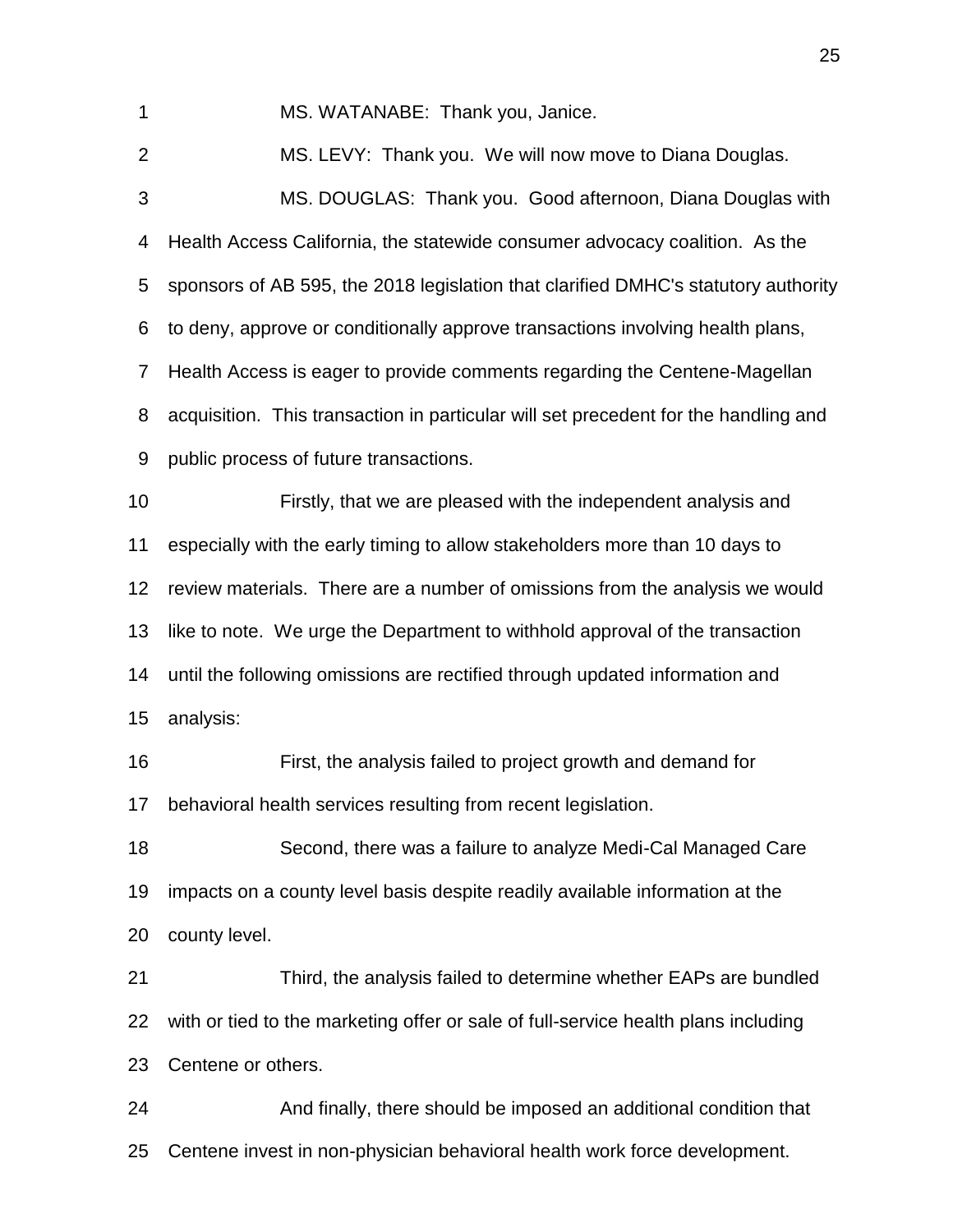| 1              | Furthermore, today we have heard several assertions about how                      |  |
|----------------|------------------------------------------------------------------------------------|--|
| $\overline{2}$ | things will improve for consumers if this merger is approved. Health Access asks   |  |
| 3              | that if the Department chooses to approve this transaction, the Department         |  |
| 4              | impose enforceable conditions on the transaction to assure that consumers get      |  |
| 5              | any improvements that were promised.                                               |  |
| 6              | Additionally, we would like to highlight several recommendations of                |  |
| 7              | the analysis that health access supports:                                          |  |
| 8              | We support the divestment of Centene or Magellan EAP business                      |  |
| 9              | in California.                                                                     |  |
| 10             | We support prohibition on contractual arrangements with                            |  |
| 11             | behavioral health providers that restrict them from contracting with any other     |  |
| 12             | purchasers.                                                                        |  |
| 13             | We support firewalls to restrict access to competitively sensitive                 |  |
| 14             | information.                                                                       |  |
| 15             | And finally, we support the two years continuity of care and                       |  |
| 16             | associated consumer protections with improvements that go beyond existing law.     |  |
| 17             | Today's public meeting as well as the independent analysis have                    |  |
| 18             | been very helpful to our thinking and as we finalize our written comments we       |  |
| 19             | might have additional conditions to suggest. We do hope the Department will set    |  |
| 20             | precedent for the integrity of the oversight process by withholding approval until |  |
| 21             | all the gaps in the analysis noted here are clarified with additional information. |  |
| 22             | Thank you very much for taking our comment today.                                  |  |
| 23             | MS. WATANABE: Thank you, Diana.                                                    |  |
| 24             | MS. LEVY: Thank you and we'll move to Linda Nguy.                                  |  |
| 25             | And I will just note before we start, that is the last raised hand we              |  |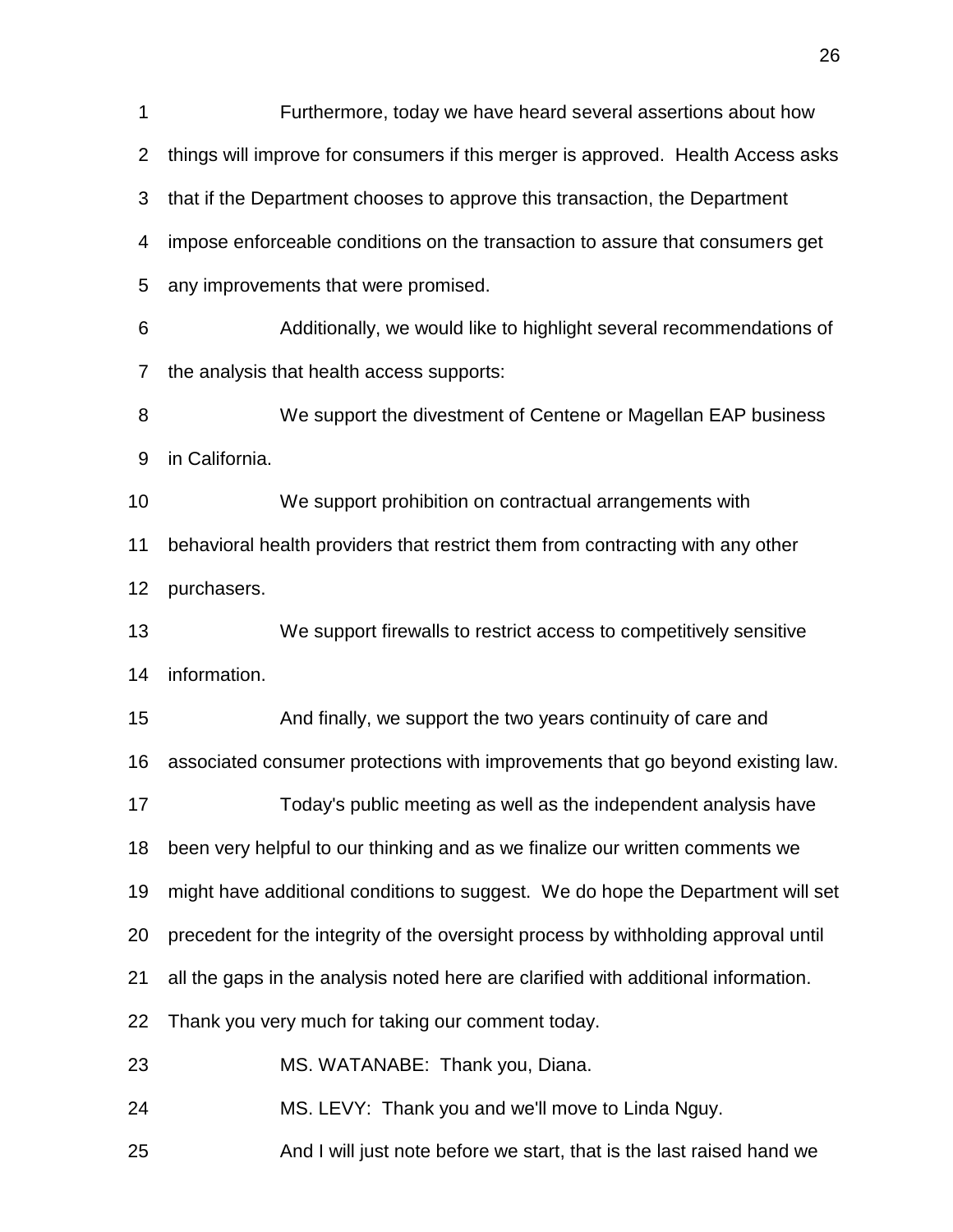have so if you would like to present public comment at this time please raise your hand and we will call on you after we hear from Linda.

| 3     | (Pause.)                                                                            |
|-------|-------------------------------------------------------------------------------------|
| 4     | MS. LEVY: Are we able to unmute the line?                                           |
| 5     | MS. NGUY: Sorry about that. Can you hear me okay?                                   |
| 6     | MS. LEVY: Yes we can, please proceed.                                               |
| 7     | MS. NGUY: Great. Again, Linda Nguy with Western Center on                           |
| 8     | Law and Poverty, a statewide advocacy organization serving low-income               |
| $9\,$ | Californians. We appreciate the opportunity to share our comments and we will       |
| 10    | also provide this in writing.                                                       |
| 11    | We appreciate the early release of the independent analysis but                     |
| 12    | note a number of considerations that is missing from the analysis and urge the      |
| 13    | following be addressed before moving forward:                                       |
| 14    | Firstly, although the analysis recognizes there are behavioral health               |
| 15    | work force shortages, it fails to consider existing unmet demand or project         |
| 16    | growth and demand for behavioral health services. Recent Medi-Cal data              |
| 17    | demonstrates gaps between Medi-Cal enrollees with mental health service             |
| 18    | needs and service utilization, with disparities exacerbated across different racial |
| 19    | and ethnic groups, so would recommend that an analysis of existing unmet            |
| 20    | behavioral health service demands and projected demand growths be included.         |
| 21    | Secondly, although the analysis recognizes access to a network of                   |
| 22    | behavioral health -- to behavioral health care providers is very local, it doesn't  |
| 23    | now analyze impacts on a county or a regional basis and so we recommend that        |
| 24    | there be some analysis, particularly on the Medi-Cal managed care side as we        |
| 25    | know that data does exist.                                                          |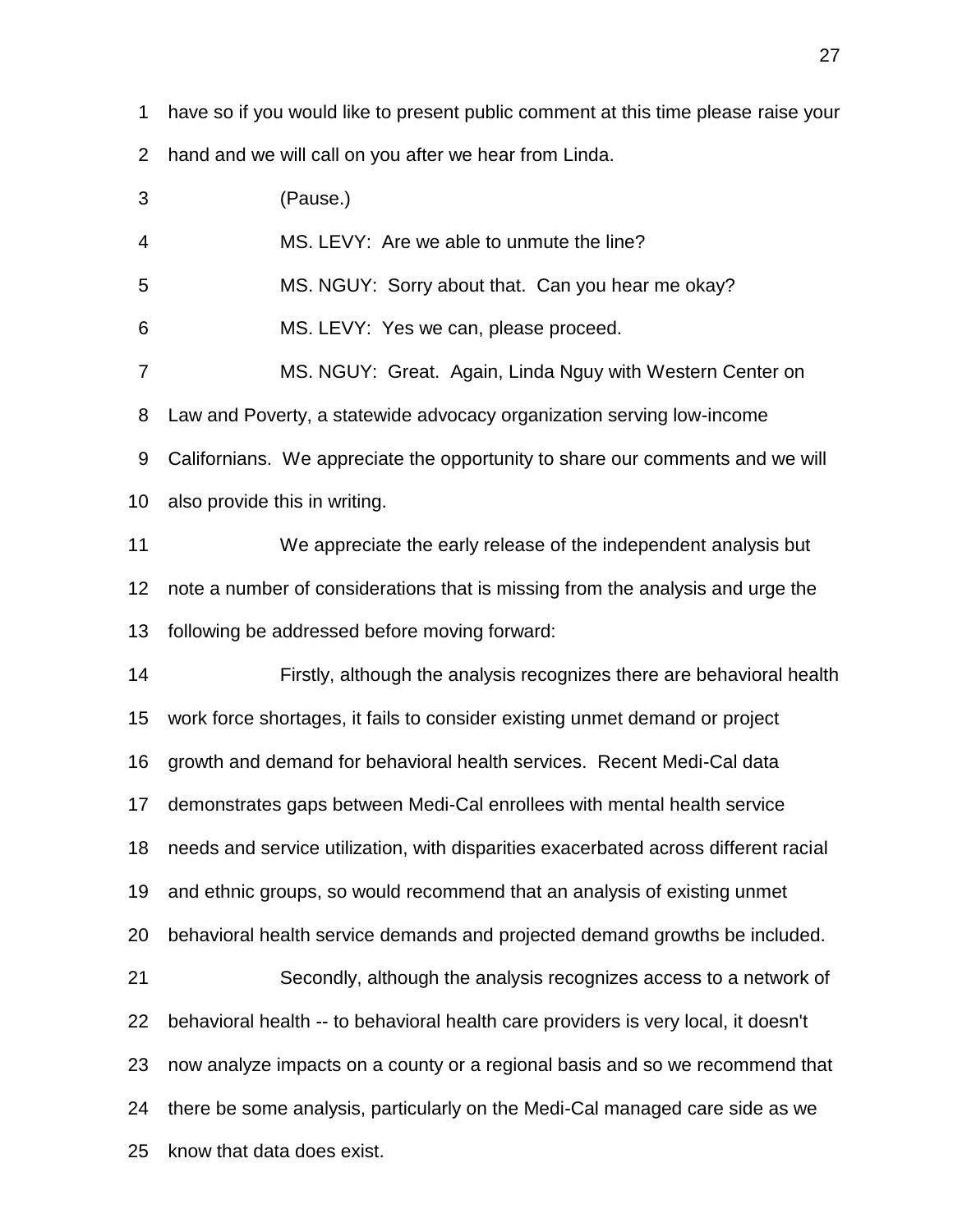1 And to mitigate any potential harm to consumers, including some of those mentioned by CMA, we recommend the following community investments: 3 Firstly, a grant program to support locally based community assistance programs and investments in behavioral health work force, particularly in underserved areas. 6 And finally, we do support the prohibition on contractual arrangements with behavioral health providers that restrict them from contracting with other purchasers, but would also request that the merger demonstrate improved access to behavioral health providers through improved behavioral health provider network. 11 We have a few other thoughts but we'll, we'll include those in our written comments. Thank you. 13 MS. WATANABE: Thank you, Linda. 14 MS. LEVY: Again, if you would like to make a public comment as part of this hearing please use the Raise Hand function. If you are on the phone please dial \*9 and we will be able to take your comment at this time. We will give it about one minute just in case somebody needs to still get into the queue. 18 (Pause.) 19 MS. LEVY: Seeing that we don't have any I would like to thank everyone who gave public comment today. 21 I have another reminder that we will be taking public comment in written form until 5:00 p.m. on November 3rd; and then I will move to Director Watanabe to offer closing remarks. 24 MS. WATANABE: Thank you, Amanda, and thank you to all those that gave public comment.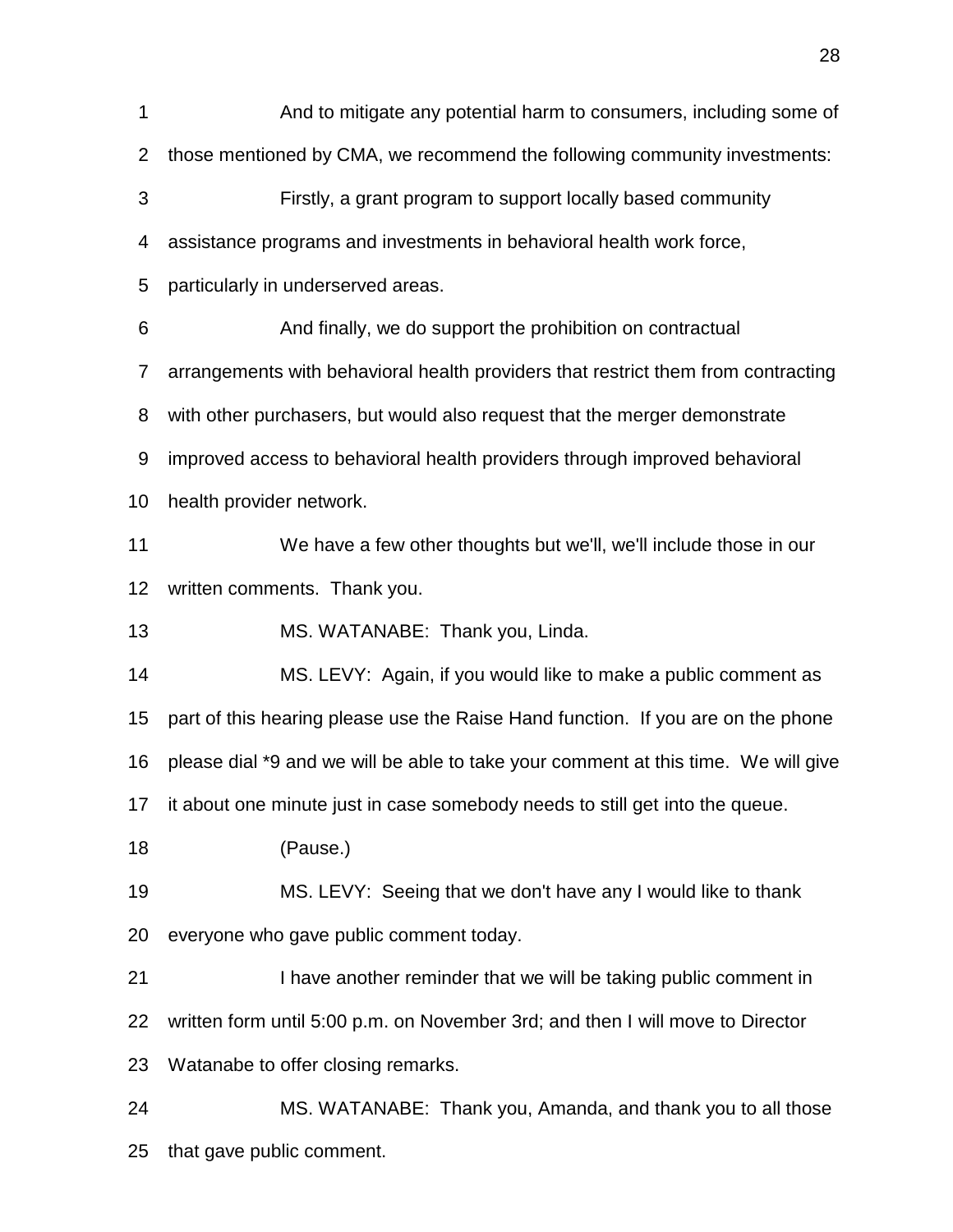1 I will just reiterate that we take all of the input that we receive very seriously and we will be considering that as we make our decision about this transaction.

4 If you are not on our ListServ I would encourage you to do so because you will get an announcement as we make decisions. You can do that by visiting our website. There is a little box that says "Keep In Touch" and you can put your email address in there and you will be notified of any decisions. 8 I will just remind you about our Consumer Participation Program. For those that are interested in applying for an advocacy award regarding this transaction we have the link here as well as in the PowerPoint that is posted on our website for our Consumer Participation Program. 12 With that I will just maybe pause and see if there's any last minute public comments. We'll give you one last chance to raise your hand or press \*9. 14 I don't think we are likely to get anybody, any future comments, but I would just again reiterate my thanks for the quite a few people that have participated and listening to this, this public meeting and we thank you for your

participation.

18 I don't see any public comments so with that I think we'll go ahead and wrap things up. Thank you again and have a good rest of your day, that concludes our meeting.

- 21 (The public meeting concluded at 2:19 p.m.)
- --000--
- 
- 
- .